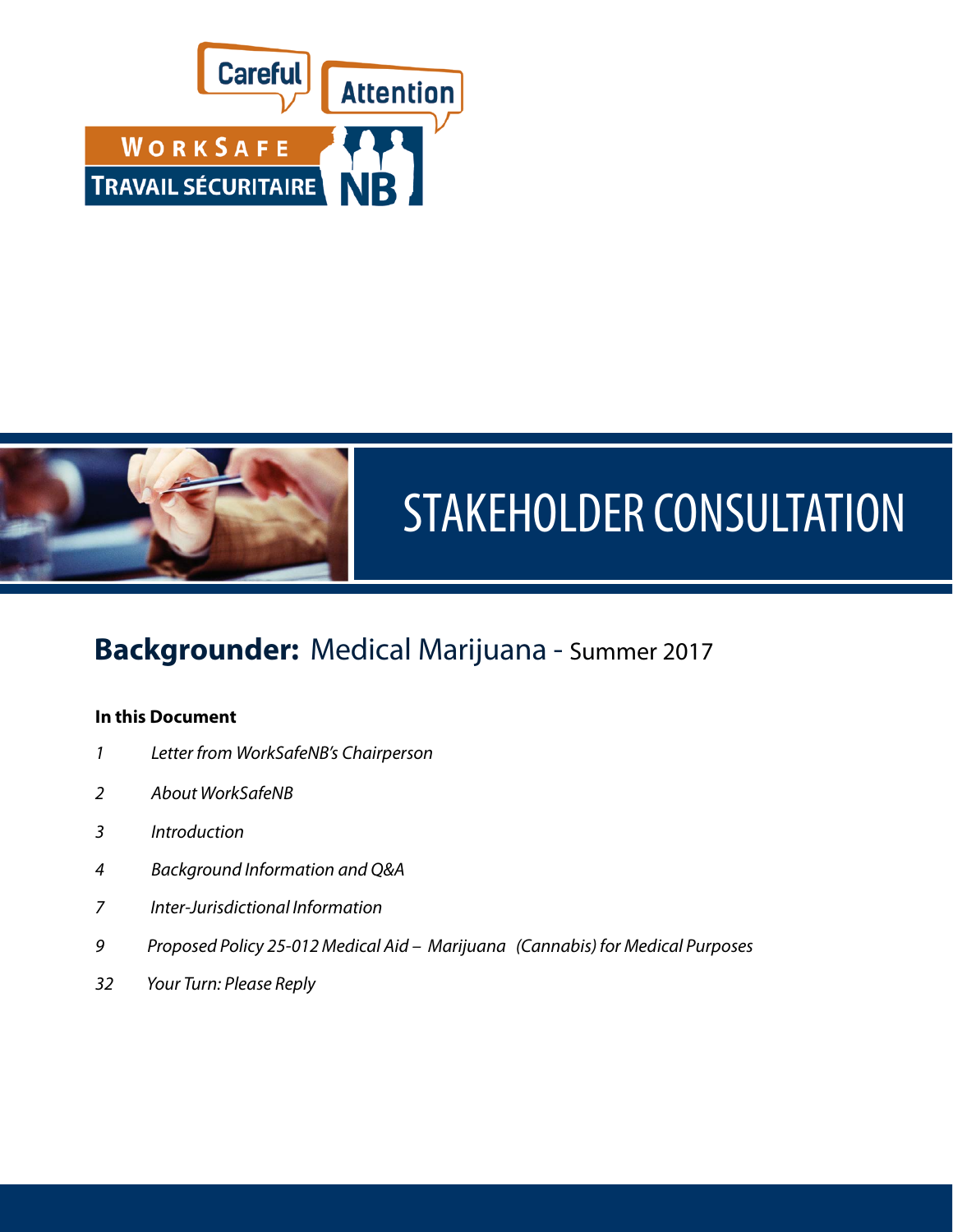Dear Valued Stakeholder:

WorkSafeNB's board of directors is committed to involving you, our stakeholders, in its decision-making processes to help ensure open and transparent governance for the workers and employers of New Brunswick. We are aiming to continuously improve our engagement and communication practices by creating increased opportunities for civic dialogue, sharing data, and providing our clients with the information they need to better understand New Brunswick's workers' compensation system.



An important piece of this approach includes seeking your views on key programs, policies, and legislation. That is why we are consulting injured workers, employers, labour groups, the medical community and other interested parties for feedback on WorkSafeNB's new proposed policy detailing marijuana for medical purposes. The proposed policy aligns with recommendations of Health Canada and the College of Family Physicians of Canada for the prescription of medical marijuana and supports our commitment to ensuring workers get the most appropriate treatments for their workplace injuries and diseases, at the right time and at an appropriate cost.

If you would like to comment on the proposed policy, please submit your feedback by October 1, 2017. The board will review and consider all feedback before deciding if revisions are required before the policy is approved.

On behalf of WorkSafeNB's board of directors, we thank you for taking the time to share your opinions and we look forward to continuing to foster our working relationship with you in the future.

Yours truly,

Donne P. Pisic

**Dorine Pirie WorkSafeNB Chairperson**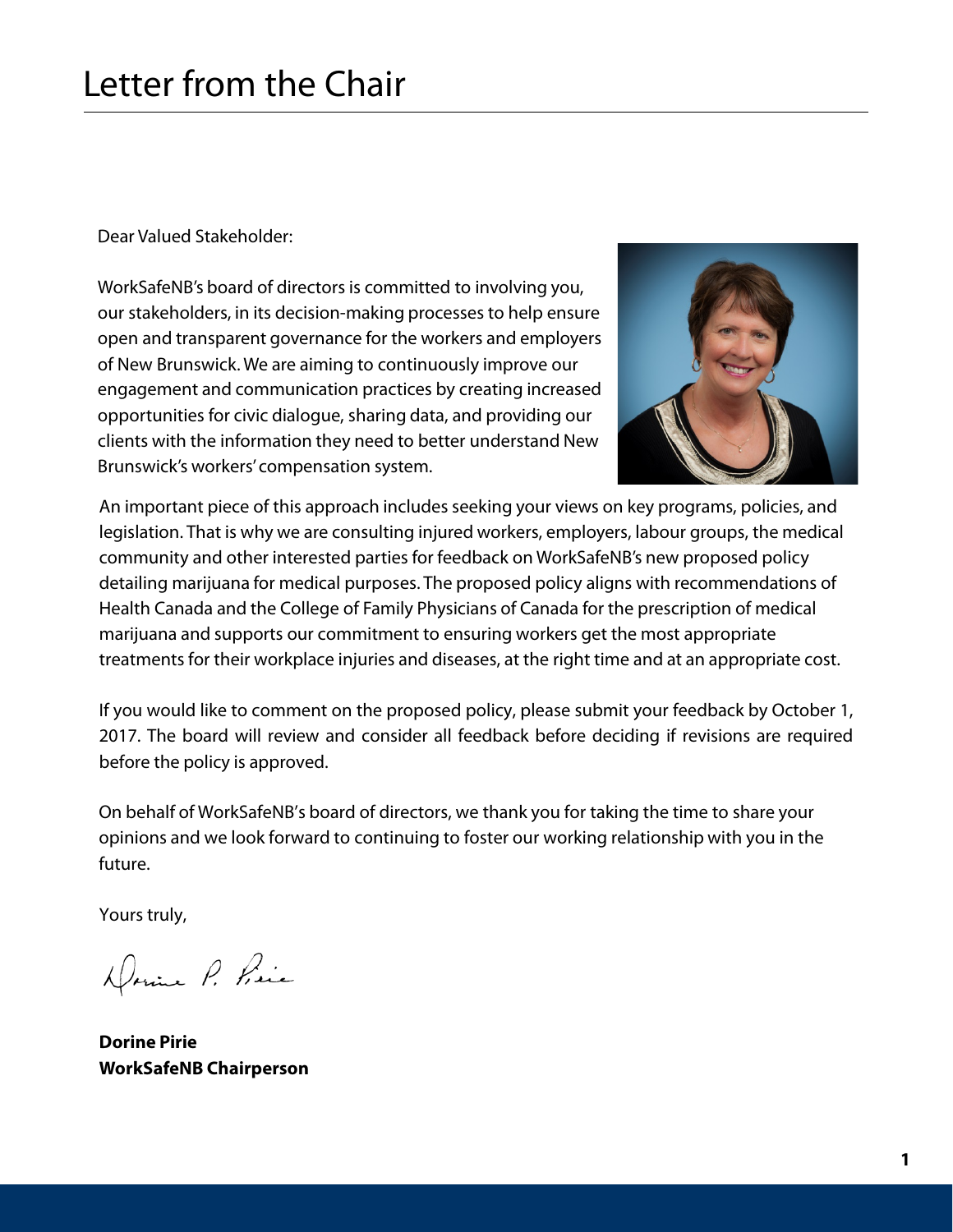WorkSafeNB is a Crown corporation that administers no-fault workplace accident and disability insurance for employers and their workers, funded through employer assessments. WorkSafeNB is committed to preventing workplace injuries and illnesses through education and the enforcement of the *Occupational Health and Safety Act (OHS Act)* and *Regulations.* 

The Canadian workplace health, safety and compensation system is guided by principles formulated in 1910 by former Chief Justice of Ontario, Sir William Meredith.

- **No-fault Compensation:** Workers are eligible to receive benefits for work-related injuries or occupational diseases, regardless of fault.
- **Collective Liability:** All registered employers are responsible for fully funding the cost of workers' compensation.
- **Security of Payment:** System is operated to ensure long-term stability, financial security, and cost-effectiveness.
- **Exclusive Jurisdiction:** WorkSafeNB has final decision-making authority and is not bound by legal precedent.
- **Independent Board:** Board is stakeholder-driven, autonomous, non-political, and financially independent of government

These principles were adopted by New Brunswick's system in 1919, and continue to guide WorkSafeNB's board of directors to serve more than 350,000 workers and 14,000 employers in New Brunswick.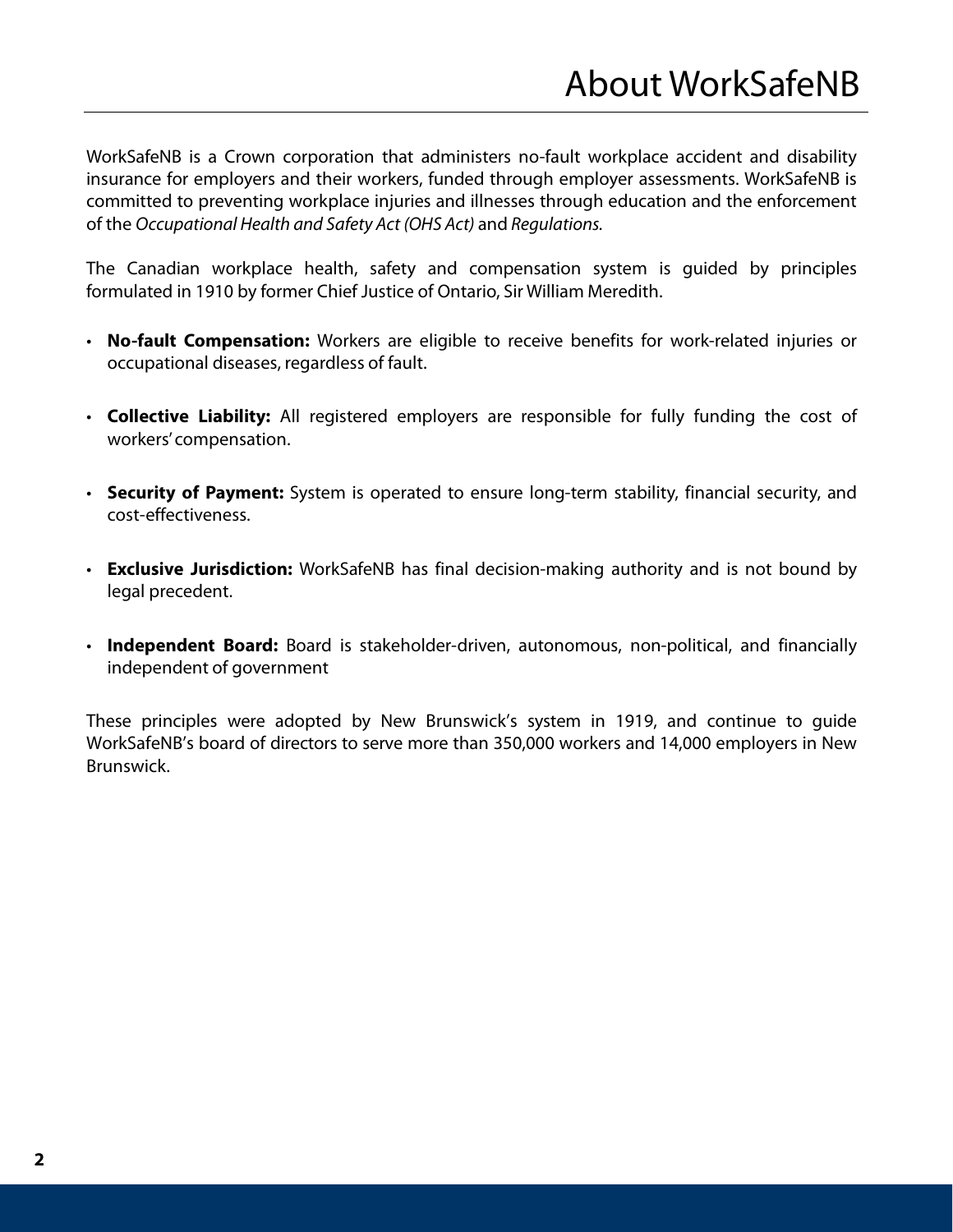## **WORKSAFENB'S STAKEHOLDER ENGAGEMENT GOAL**

We will engage our stakeholders in meaningful dialogue, relationships, partnerships and decision-making to ensure a sustainable workplace health, safety and compensation system.

Stakeholder engagement gives WorkSafeNB the opportunity to better understand your priorities and opinions, and to learn from your experience and expertise. We consult on issues that have a significant impact on stakeholder communities through a number of means including community engagement sessions, establishing technical committees and through online tools.

WorkSafeNB consults with stakeholders before creating new policies or revising existing policies. Topics may be chosen from each policy's 60-month review cycle, or may arise from emerging issues or trends in workers' compensation, often identified as part of the board's strategic planning and risk assessment process.

The topic discussed in this paper, marijuana for medical purposes, originated from both the board's strategic planning process and the workers' compensation appeal tribunal (WCAT), which asked WorkSafeNB to develop a marijuana policy to give guidance.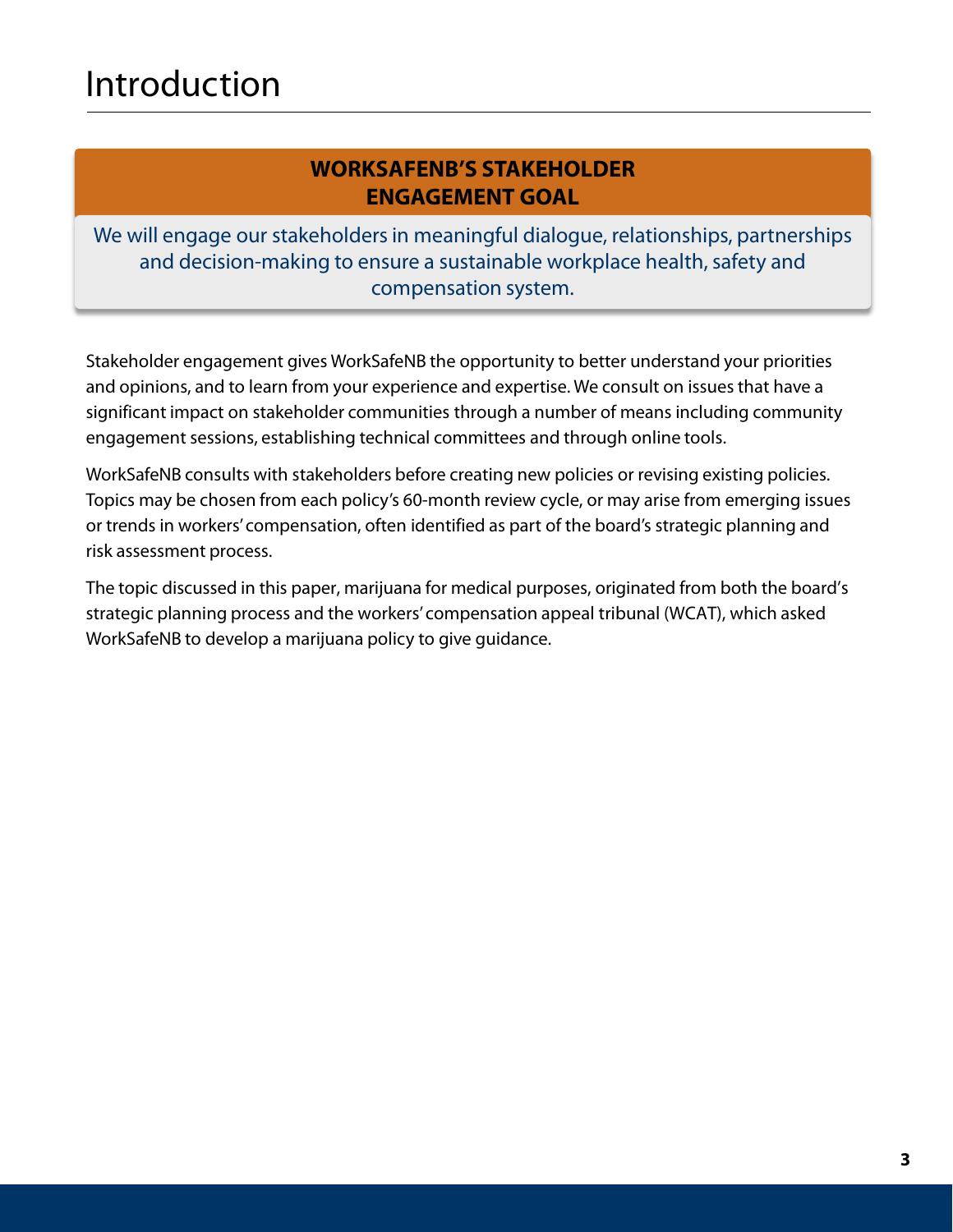# Background Information and Q&A

### **WorkSafeNB and Medical Aid**

WorkSafeNB is legally responsible for providing medical aid to injured workers who suffer an injury as a result of a workplace accident. Subsection 41(3) of the *Workers' Compensation (WC) Act* gives WorkSafeNB the authority to determine the necessity, character and sufficiency of this medical aid and has therefore, developed principles, as outlined in Policy 25-001 Medical Aid Principles, to guide its decision-making. This medical aid is purchased from the province, private health care providers and WorkSafeNB's internationally accredited rehabilitation centre.

## *Why is WorkSafeNB proposing a new policy on marijuana (cannabis) for medical purposes?*

WorkSafeNB ensures injured workers receive the best and most appropriate treatment for their injuries and that the funds collected from New Brunswick's employers go towards treatments that have scientific evidence to support their effectiveness.

While Health Canada has not approved marijuana as a therapeutic product, medical evidence around marijuana's effectiveness continues to develop and is an emerging practice.

There have been limited trials which seem to support the use of cannabis in limited circumstances as an option after standard treatments have failed or have yielded unacceptable adverse effects.



## *What considerations did WorkSafeNB make when developing this proposed policy on marijuana for medical purposes?*

The proposed policy is based on scientific evidence, sound clinical practice, and with WorkSafeNB's primary concern – the health and general well-being of injured workers and their families. Our clients' safety was a fundamental consideration in the development of this proposed policy.

Guidelines and recommendations for the prescription of marijuana for medicinal purposes from both Health Canada and the College of Family Physicians of Canada (CFPC) have been adopted and incorporated into this policy.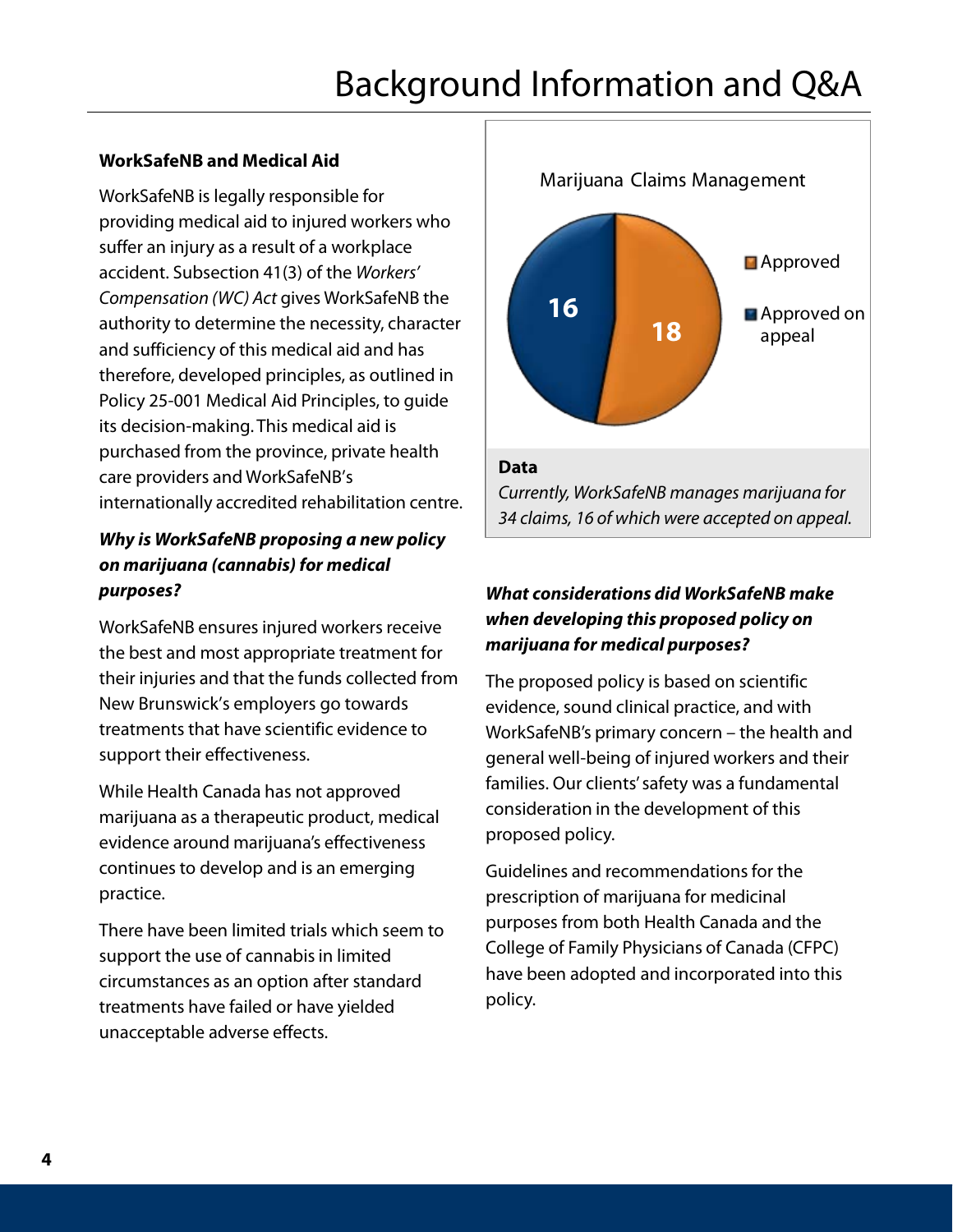### *When would WorkSafeNB fund marijuana for medical purposes?*

Generally, WorkSafeNB does not fund marijuana for medical purposes. However, it may be approved in the following situations:

- **1. Spasticity due to spinal cord injury;**
- **2. Nausea and vomiting associated with cancer chemotherapy;**
- **3. Loss of appetite in cancer patients and patients with HIV/AIDS; and**
- **4. Symptoms encountered in palliative/end of life care setting.**

## *Does the policy provide additional circumstances to these four conditions when marijuana may be approved?*

There are three additional circumstances outlined in the proposed policy. These include:

- *Chronic pain:* Based on recommendations from both the CFPC and Health Canada, chronic pain that has not responded to traditional treatments may also be considered.
- *Harm reduction:* Marijuana may also be considered for harm reduction when the worker is on a significantly high dosage of opioids with a high risk profile for death from respiratory depression or other significant harmful consequences.
- *Post-traumatic stress disorder (PTSD) or other traumatic psychological injury:* While marijuana is generally not approved for treating traumatic psychological injuries, there is evidence that preparations containing THC could be beneficial for certain patients with PTSD. As a result, pharmaceutical cannabinoids may be considered for injured workers with a diagnosis of PTSD or other traumatic psychological injury.

In any case, WorkSafeNB will require a full risk assessment in all of these additional circumstances and will maintain a cautious approach in funding marijuana. See the [proposed policy](#page-9-0) for more information.

## *Why does the proposed policy limit the daily maximum of marijuana for medical purposes to three grams?*

As marijuana is not an approved therapeutic drug, it does not have the same clinical and dosage guidelines that come with prescription medicine. This proposed policy is based on the best available research and advice from organizations such as the College of Family Physicians of Canada, which recommends starting at a low quantity. (*pg.18, Authorizing Dried Cannabis for Chronic Pain or Anxiety, College of Family Physicians of Canada*).

The College also advises that, "...the upper level to the safe use of dried marijuana will be on the order of 3.0 g per day, and that even this level of use should be considered only in very circumscribed conditions."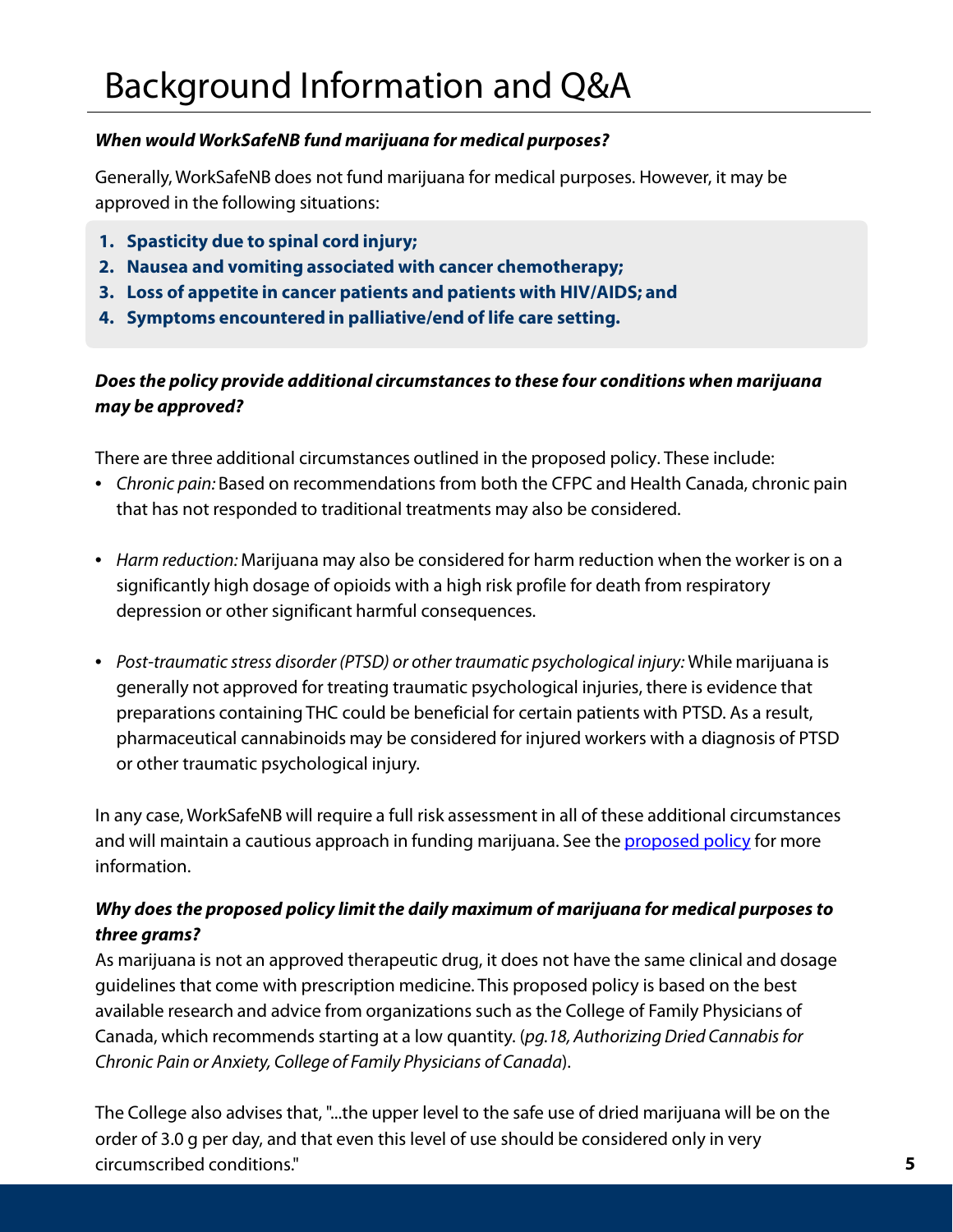## *Why does the proposed policy indicate that WorkSafeNB will only fund marijuana that is cannabidiol (CBD) rich (low tetrahydrocannabinol (THC))?*

With safety at the forefront of everything we do, to minimize the potential euphoric effects from marijuana (the high), WorkSafeNB will restrict marijuana prescriptionsto products rich in CBD (low THC) as well as pharmaceutical products containing marijuana extracts.

### *Why does the proposed policy indicate that prescriptions for dried marijuana will not be funded unless the prescription explicitly indicates that it will be taken by vaporization and not by smoking?*

WorkSafeNB will fund prescription cannabinoids, marijuana in oil form and marijuana in dried form. However, according to published evidence, vaporizing marijuana is a safer and more effective way of delivering dried marijuana than smoking. Electric vaporizers have been shown to release substantial amounts of the marijuana, while producing no measurable amounts of benzene, toluene, and naphthalene, which are generated when marijuana is smoked. Furthermore, this approach aligns with Health Canada who officially recommends against smoking marijuana.

### *When funding marijuana for medical purposes, how will WorkSafeNB ensure client safety?*

All cases being considered for marijuana must complete a full risk assessment. This assessment must include a review of medical contraindications, a review of the potential occupational and worksite risks and potential impact on the work environment and co-workers, and a documented review of the potential impact on the individual's ability to operate a motor vehicle or equipment in the workplace.

Once an injured worker is taking marijuana for a workplace injury or disease, WorkSafeNB has implemented a robust monitoring system to continue to ensure the effectiveness of the treatment and the client's safety.

For more information on the risk assessment, monitoring requirements and dependency related to medical marijuana, please refer to the proposed policy.

### *Will the approval of this policy have an impact on assessmentrates?*

Approving this policy will not increase direct claim costs compared to current practice and will not increase assessment rates.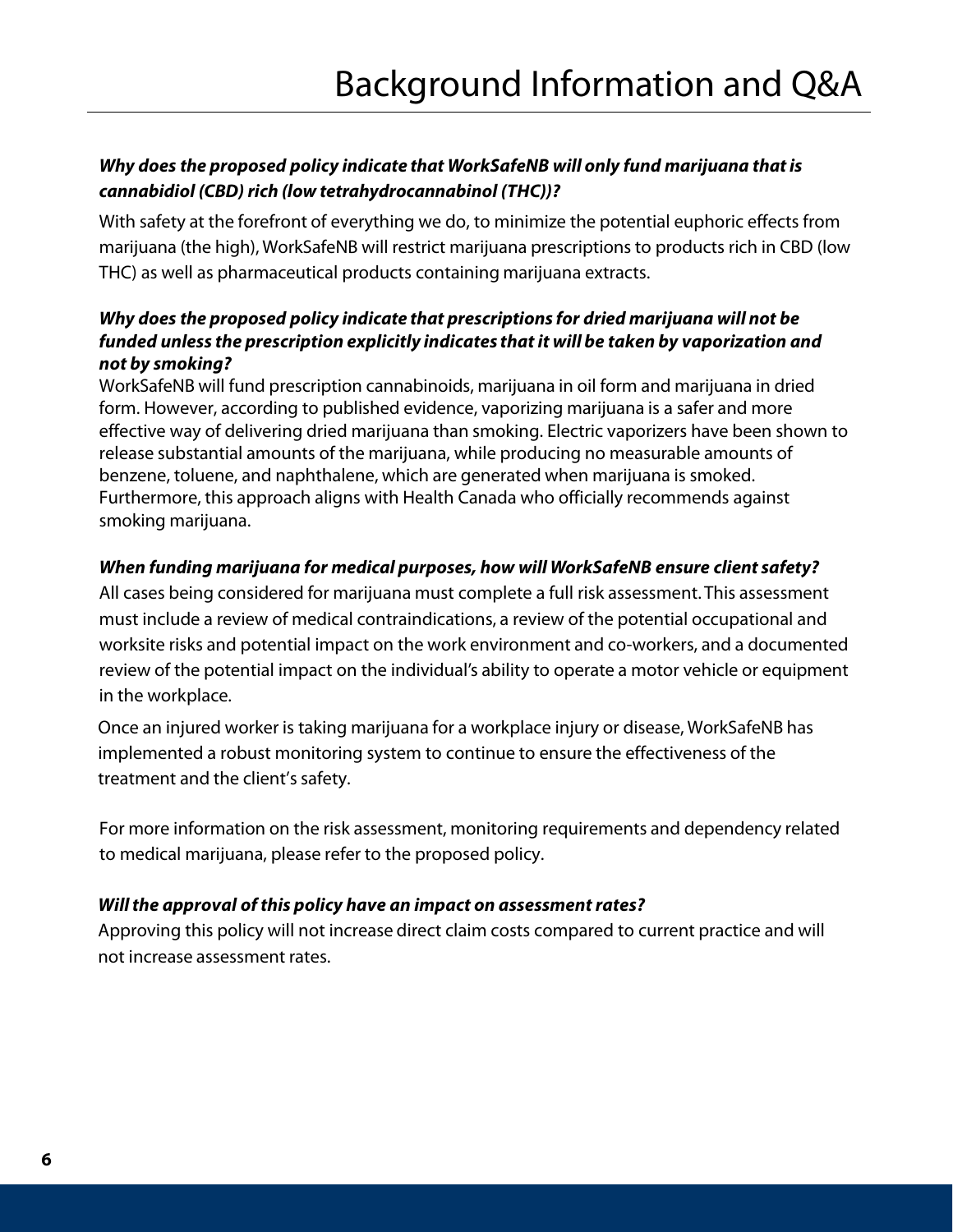Currently, no other workers' compensation boards have a policy providing direction exclusively on medical marijuana usage, however:



### **Approve medical marijuana under certain circumstances**

Nova Scotia does not approve herbal medical marijuana under any circumstances, and only approves synthetic for managing severe nausea and vomiting associated with chemotherapy treatment for occupational cancers. They base this position on the lack of objective data supporting the effectiveness and safety for herbal medical marijuana. Nova Scotia also does not approve the use of Sativex under any circumstances.

Manitoba will use the Manitoba Drug Interchangeability Formulary Regulations to determine if a medically recommended treatment will be covered. Dried marijuana is not included in the regulations; however, several types of pharmaceutical marijuana are included.

In Saskatchewan, policy detailing reimbursement for various medications outlines three conditions for reimbursement of marijuana:

- That the marijuana drug derivative is listed in The Compendium of Pharmaceuticals and Specialities, the Canadian standard for drug monographs that are developed by manufacturers, approved by Health Canada and optimized by Canadian Pharmacists association;
- It is prescribed for the listed indications; and
- Approved by the WCB medical consultant.

This approach differs slightly from the proposed policy as Saskatchewan approves marijuana dependent on the Compendium of Pharmaceuticals and Specialities whereas WorkSafeNB will approve marijuana for conditions recommended by the College of Family Physicians of Canada. Similar to Saskatchewan, approval will require a review by medical advisors.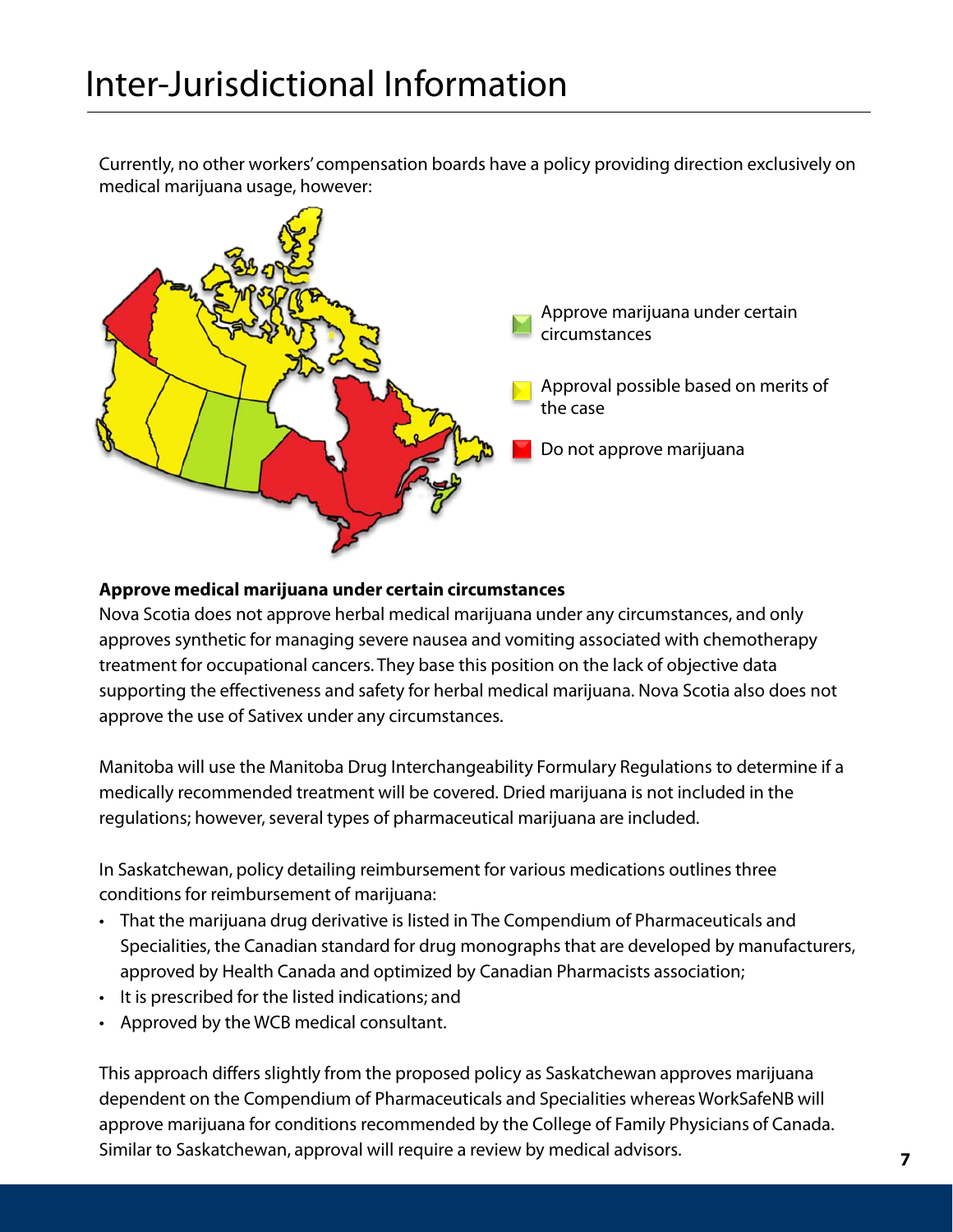### **Approval possible based on merits of the case**

Alberta, British Columbia, and Northwest Territories/Nunavut do not mention marijuana in policy, however, each has a policy surrounding when a prescription drug will be accepted. In all three jurisdictions, a decision will be made on the merits of the case. Newfoundland and Labrador also relies on a drug formulary that does not include marijuana, and they have yet to make any exception. However, Newfoundland and Labrador will make decisions on the merits of the individual case.

### **Medical marijuana is not approved**

In policy, both P.E.I. and Yukon explicitly state they do not authorize payment for marijuana, with no exceptions noted.

Quebec will only authorize payment for medication that has a drug identification number, which marijuana currently does not have. In Ontario, the Drug Advisory Committee does not recommend adding pharmaceutical marijuana to any formulary.

### **Other organizations**

Outside of workers' compensation, other organizations are also clarifying and strengthening their management of medical marijuana. Veterans Affairs Canada (VAC) created a new reimbursement policy on marijuana for medical purposes that establishes a limit of three grams per day of dried or fresh marijuana, or the equivalent in marijuana oil. VAC has also established a payment rate of up to \$8.50 per gram. The limit of three grams per day aligns with current scientific evidence and best practice.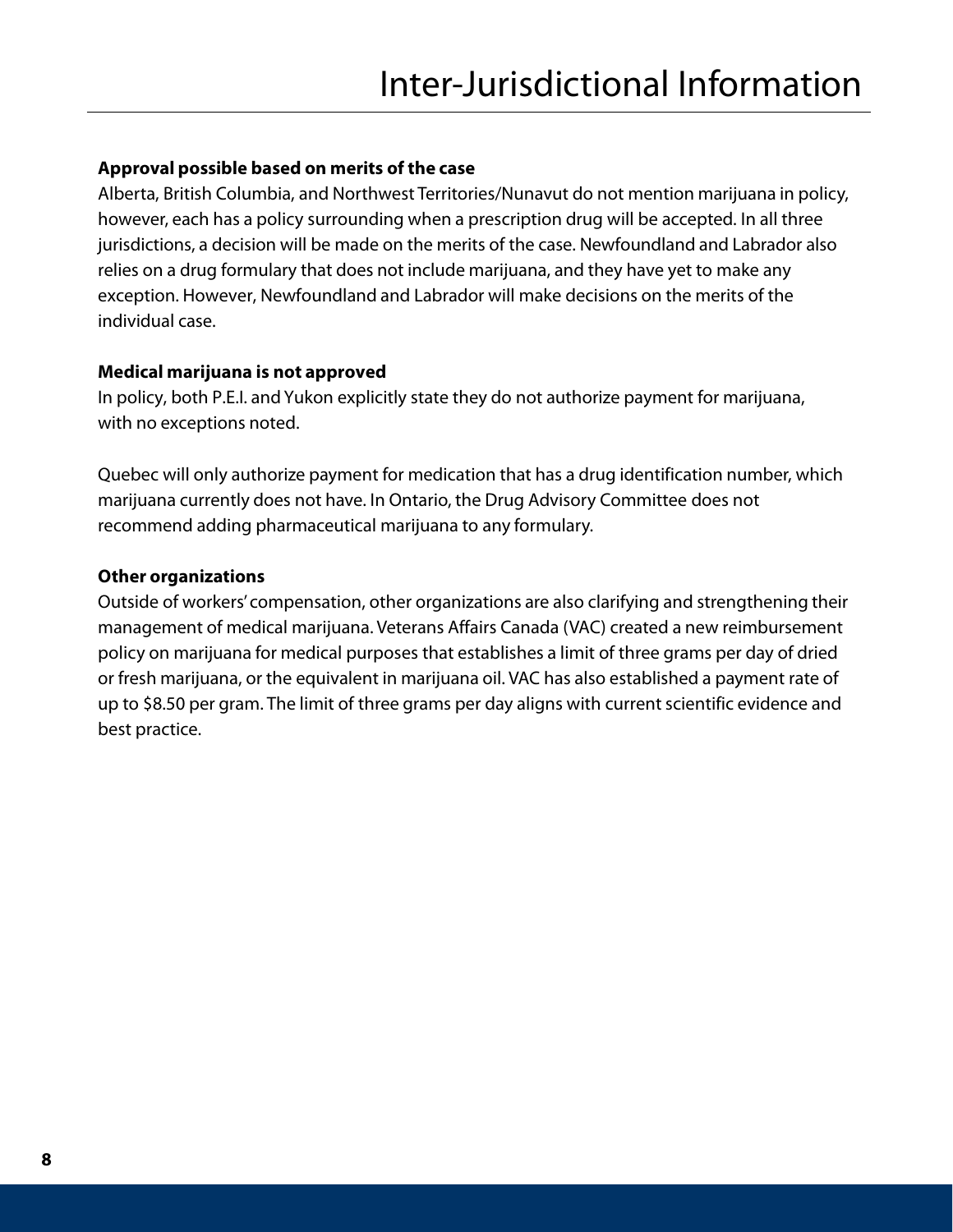<span id="page-9-0"></span>

1 Portland Street, PO Box 160 Saint John NB F2L 3X9 Phone 506 632-2200 Toll-free 1800 222-9775 Web www.worksafenb.ca

1, rue Portland, case postale 160 Saint John, NB E2L 3X9 Téléphone 506 632-2200 Sans frais 1800 222-9775 Web www.travailsecuritairenb.ca

### **POLICY / POLITIQUE 25-015 Title: Medical Aid – Marijuana (Cannabis) for Medical Purposes Titre: Aide médicale – Marijuana**  Effective / En vigueur: **00/00/0000** Release / Diffusion 001 Page 1 of / de 22

**(cannabis) à des fins médicales**

- Provide direction to staff for authorizing and paying for marijuana, also known as cannabis, in plant, dried and oil forms to treat a compensable injury or disease;
- Communicate WorkSafeNB's medical aid decision guidelines for managing marijuana as a treatment for a compensable injury or disease; and
- **Differentiate approval of marijuana from** approval of pharmaceutical cannabinoids.

This policy applies when workers are entitled to medical aid and marijuana is requested for the treatment of the compensable injury or disease. Generally, marijuana is not a WorkSafeNB approved treatment.

# **EXECUTIVE SUMMARY RÉSUMÉ**

This policy aligns with best practices and the most recent medical evidence related to marijuana for medical purposes. Guidelines and recommendations for the prescription of marijuana for medicinal purposes from both Health Canada and the College of Family Physicians of Canada (CFPC) have been adopted and incorporated into this policy.

## *PROPOSED TEXTE PROPOSÉ* **PURPOSE OBJECTIF**

The purpose of this policy is to: La présente politique a pour objectif de :

- fournir des directives au personnel concernant l'autorisation et le paiement de la marijuana, aussi appelée cannabis, sous forme de plantes, de marijuana séchée ou d'huile pour traiter une blessure ou une maladie indemnisable;
- communiquer les lignes directrices de Travail sécuritaire NB en matière d'aide médicale pour la gestion de la marijuana comme traitement d'une blessure ou d'une maladie indemnisable;
- faire la distinction entre l'approbation de la marijuana et l'approbation des cannabinoïdes pharmaceutiques.

# **SCOPE APPLICATION**

La présente politique s'applique lorsque des travailleurs ont droit à une aide médicale et que la marijuana est demandée pour le traitement d'une blessure ou d'une maladie indemnisable. La marijuana n'est pas un traitement généralement approuvé par Travail sécuritaire NB.

La présente politique est conforme aux meilleures pratiques et aux plus récentes preuves médicales concernant la marijuana à des fins médicales. Les lignes directrices et les recommandations relatives à la prescription de marijuana à des fins médicales de Santé Canada et du Collège des médecins de famille du Canada (CMFC) ont été adoptées et intégrées à la présente politique.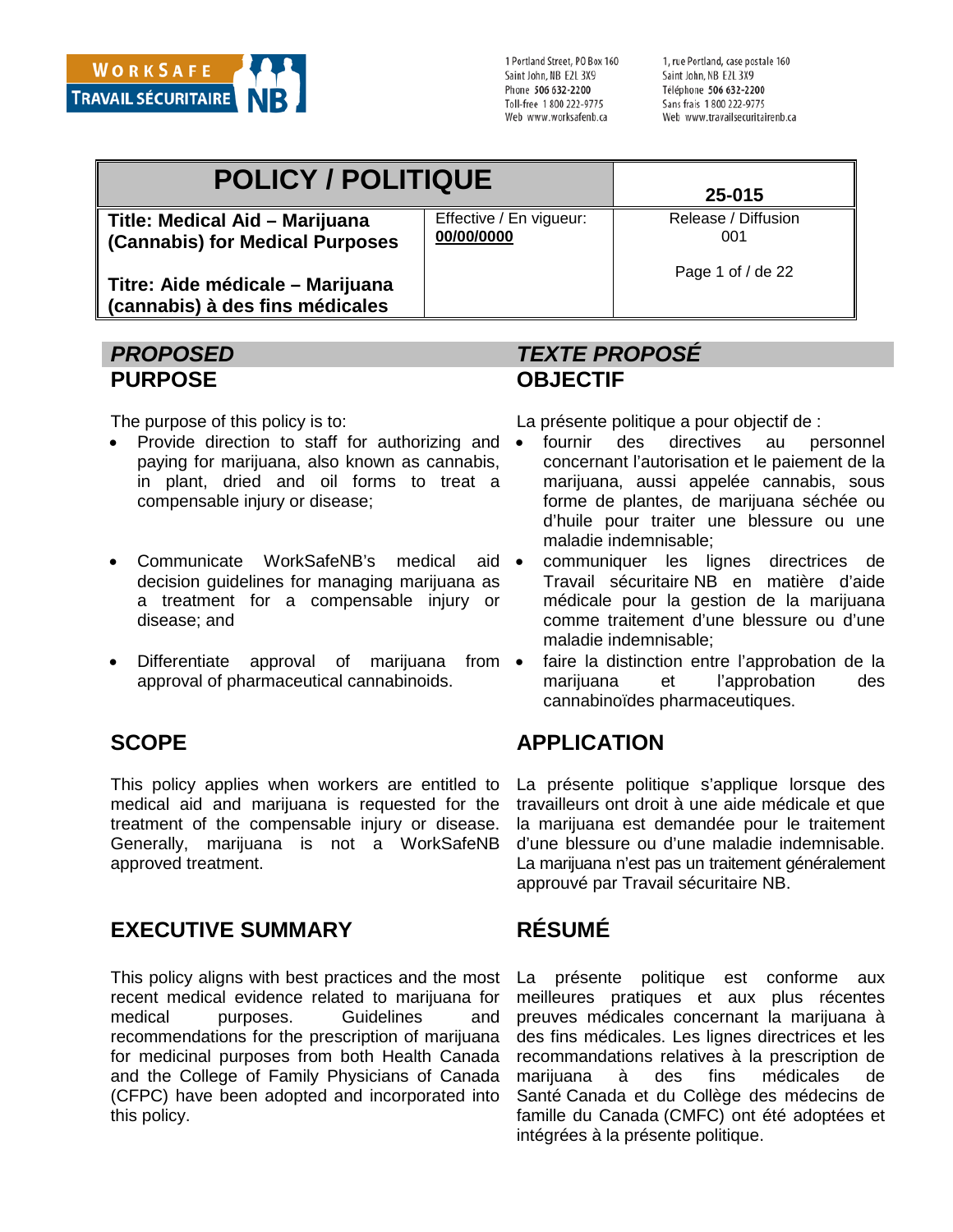**Title: Medical Aid – Marijuana (Cannabis) for Medical Purposes Titre: Aide médicale – Marijuana (cannabis) à des fins médicales** Page 2 of / de 22

WorkSafeNB is responsible to ensure that injured workers receive the best and most appropriate treatment for their injuries and that the funds collected from employers go towards treatments that have scientific evidence to support their effectiveness.

Health Canada continues to maintain that marijuana is not an approved therapeutic product and does not endorse the use of marijuana for medical purposes. CFPC recommendations indicate that there is no research evidence to support the use of marijuana as treatment for pain conditions commonly seen in primary care and that marijuana should only be considered when standard treatments have failed.

Therefore WorkSafeNB limits the approval of marijuana to products rich in CBD (low THC) for injured workers who have symptoms from the following injuries and occupational diseases:

- 
- Nausea and vomiting associated with cancer chemotherapy;
- Loss of appetite in cancer patients and patients with HIV/AIDS; and
- Symptoms encountered in palliative/end of life care setting.

Based on recommendations from both CFPC and Health Canada, marijuana rich in CBD (low THC) may also be considered for injured workers with chronic pain who have not responded to traditional treatments, with strict screening and close monitoring requirements.

For injured workers with traumatic psychological injuries, pharmaceutical cannabinoids may be considered for treatment.

Travail sécuritaire NB est chargé de s'assurer que les travailleurs blessés reçoivent le traitement le meilleur et le plus approprié pour leurs blessures et que les fonds perçus auprès<br>des employeurs sont utilisés pour des employeurs sont utilisés pour des traitements dont l'efficacité est appuyée par des preuves scientifiques.

Santé Canada continue de soutenir que la marijuana n'est pas un produit thérapeutique approuvé et n'approuve pas l'utilisation de la marijuana à des fins médicales. Les recommandations du CMFC indiquent qu'il n'y a aucune donnée probante issue de la recherche pour appuyer l'utilisation de la marijuana en tant que traitement des affections douloureuses couramment traitées en soins primaires et que la marijuana ne devrait être envisagée que lorsque les traitements classiques ont échoué.

Par conséquent, Travail sécuritaire NB limite l'approbation de la marijuana aux produits riches en CBD (faible teneur en THC) pour les<br>travailleurs blessés qui présentent les travailleurs blessés qui présentent les symptômes suivants découlant de blessures et de maladies professionnelles :

- Spasticity due to spinal cord injury;  $\bullet$  spasticité en raison d'un traumatisme médullaire;
	- nausées et vomissements associés aux chimiothérapies anticancéreuses;
	- perte d'appétit chez les patients atteints de cancer ou du VIH/sida;
	- symptômes rencontrés en milieu de soins palliatifs ou de fin de vie.

Selon les recommandations du CMFC et de Santé Canada, la marijuana riche en CBD (faible teneur en THC) peut également être envisagée pour les travailleurs blessés atteints de douleurs chroniques qui n'ont pas répondu aux traitements classiques, avec des exigences strictes en matière de dépistage et de surveillance étroite.

En ce qui concerne les travailleurs blessés atteints de blessures psychologiques traumatiques, les cannabinoïdes pharmaceutiques peuvent être envisagés comme traitement.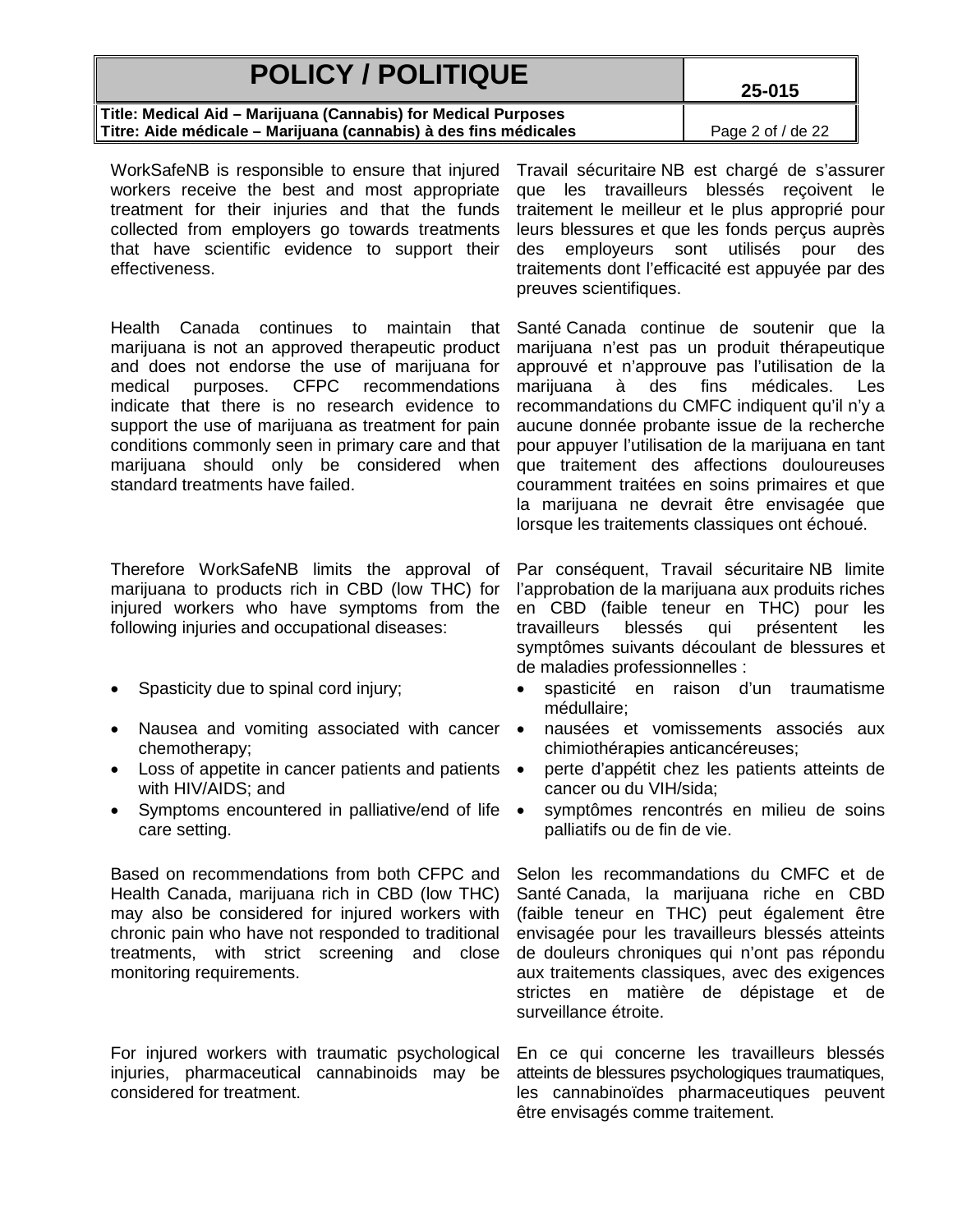**Title: Medical Aid – Marijuana (Cannabis) for Medical Purposes Titre: Aide médicale – Marijuana (cannabis) à des fins médicales** Page 3 of / de 22

*Appeals Tribunal* – means the Workers' Compensation Appeals Tribunal established under the *WHSCC & WCAT Act.*

## **GLOSSARY GLOSSAIRE**

*Aide médicale* – Comprend les soins médicaux, chirurgicaux et dentaires, les services hospitaliers et les services d'infirmières ou d'infirmiers qualifiés, les services d'un chiropraticien agréé dans les limites de sa compétence légale, les membres et les appareils artificiels, y compris leur réparation et leur remplacement, le transport, les allocations vestimentaires pour les dommages causés aux vêtements à la suite du port d'un appareil artificiel ou d'un accident et tous autres traitements, soins, services ou prestations nécessaires à la suite d'une lésion. (*Loi sur les accidents du travail*)

L'aide médicale peut également comprendre la physiothérapie primaire, le rétablissement, le conditionnement au travail et les initiatives de retour graduel ou transitoire au travail.

*Cannabinoids* – chemical compounds that are found in cannabis plants including being secreted by cannabis flowers, e.g. THC and CBD and act on cannabinoid receptors.

**Cannabis Oil** – refers to commercially available oils (i.e. from an authorized Licenced Producer), THC, CBD or THC/CBD extracts or a cannabis extract that an individual can prepare.

*Cannabinoïdes* – Composés chimiques que l'on trouve dans la plante de cannabis, y compris ceux qui sont sécrétés par les fleurs de cannabis (par exemple THC et CBD) et qui agissent sur les récepteurs cannabinoïdes.

*Cannabinoïdes pharmaceutiques* – Désigne les cannabinoïdes qui sont produits dans un environnement de fabrication pharmaceutique contrôlé, selon des doses normalisées et des formulations variées ainsi que diverses voies d'administration. Le nabilone (Cesament) et le nabiximols (Sativex) en sont des exemples. Le Sativex est également un phytocannabinoïde du fait qu'il s'agit d'un extrait d'herbes sous forme de vaporisateur pour la muqueuse orale dont le ratio THC:CBD est de 1:1 et qu'il contient aussi<br>d'autres microcannabinoïdes. Un numéro d'autres microcannabinoïdes. d'identification du médicament (DIN) a été attribué à chaque cannabinoïde pharmaceutique. Le terme peut être remplacé par marijuana pharmaceutique.

**CBD** – refers to cannabidiol, another major constituent of the cannabis plant which, reportedly, has no intoxicating effects.

*CBD* – Désigne le cannabidiol, un autre composant principal de la plante de cannabis qui n'a apparemment aucun effet intoxicant.

*College of Family Physicians of Canada* **(CFPC)** *Collège des médecins de famille du Canada*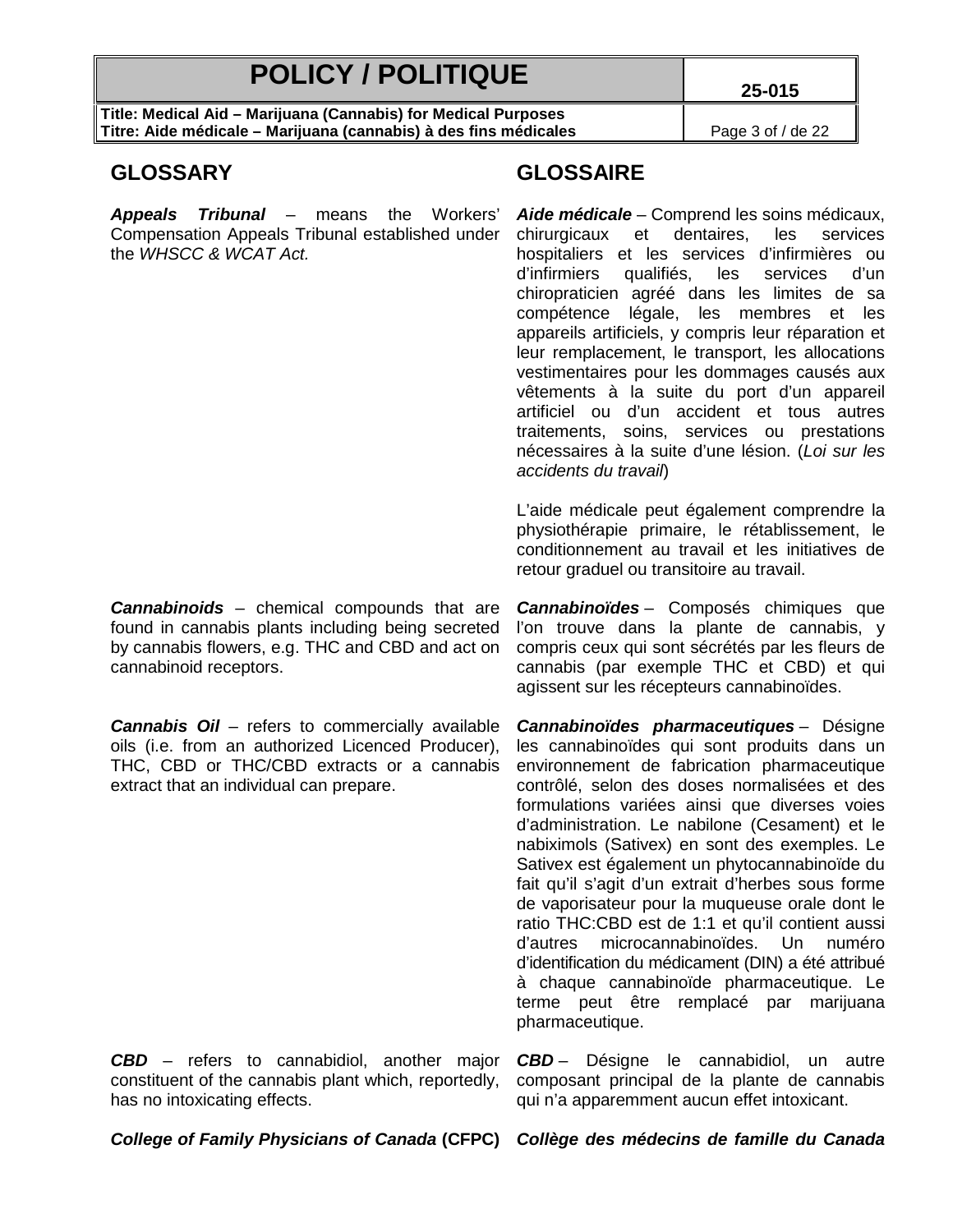| <b>POLICY / POLITIQUE</b>                                                                                                          |                                                                                      | 25-015                                                |    |
|------------------------------------------------------------------------------------------------------------------------------------|--------------------------------------------------------------------------------------|-------------------------------------------------------|----|
| Title: Medical Aid – Marijuana (Cannabis) for Medical Purposes<br>Titre: Aide médicale – Marijuana (cannabis) à des fins médicales |                                                                                      | Page 4 of / de 22                                     |    |
| - a professional association and the legal certifying<br>body for the practice of family medicine in Canada.                       | <b>(CMFC)</b> – L'association professionnelle<br>de la médecine familiale au Canada. | l'autorité légale de certification pour la spécialité | et |

*Canadian Pain Society* **(CPS)** – is a chapter of the International Association for the Study of Pain. The CPS is a society of scientists and health professionals who have a vested interest in pain research and management.

*Custom Formulary* – a list of prescribed drugs and other medical or surgical supplies that are approved on special authorization by WorkSafeNB.

*Default Formulary* – a list of pre-approved prescription drugs and other medical or surgical supplies generally approved by WorkSafeNB as effective for treating a compensable injury or disease.

*Marijuana –* refers to both dried and oil forms of marijuana authorized to treat a medical condition. The term is interchangeable with cannabis and cannabis for medical purposes. The term represents the non- pharmaceutical form of marijuana. Marijuana products do not have a drug identification number (DIN) or notice of compliance (NOC).

*Medical aid* – includes medical, surgical and dental aid, hospital and skilled nursing services, services of a registered chiropractor within his legal jurisdiction, artificial members and apparatus including the repair and replacement thereof, transportation, clothing allowances with respect to damage caused to clothing as a result of the use of an artificial apparatus or as a result of any accident and such other treatment, services or attendance as are necessary as a result of any injury. (*WC Act*)

Medical aid may also include primary physiotherapy, work recovery, work conditioning, and gradual/transitional return to work initiatives.

**Formulaire par défaut** – Une liste de médicaments sur ordonnance et d'autres fournitures médicales ou chirurgicales approuvés au préalable que Travail sécuritaire NB considère généralement comme efficace pour traiter une blessure ou une maladie indemnisable.

*Formulaire personnalisé* – Une liste des médicaments sur ordonnance et d'autres fournitures médicales ou chirurgicales approuvés au moyen d'une autorisation spéciale de Travail sécuritaire NB.

*Huile de cannabis* – Désigne les huiles disponibles sur le marché (c'est-à-dire chez un producteur autorisé approuvé), les extraits de THC, de CBD ou de THC / CBD ou un extrait de cannabis qu'une personne peut préparer.

*Marijuana –* Désigne la marijuana séchée et sous forme d'huile autorisée pour traiter un problème de santé. Le terme peut être remplacé par cannabis et cannabis à des fins médicales. Il représente la forme non pharmaceutique de la marijuana. Les produits de marijuana n'ont pas de numéro d'identification du médicament (DIN) ou d'avis de conformité (AC).

*Phytocannabinoïdes; cannabis séché ou marijuana sous forme d'herbe –* Désigne la marijuana qui a été récoltée et soumise à un processus de séchage; elle est habituellement inhalée ou ingérée. Elle n'a pas de numéro d'identification du médicament (DIN) (adapté de Santé Canada).

*Phytocannabinoids; Cannabis dried/or Herbal Société canadienne de la douleur* **(SCD)** –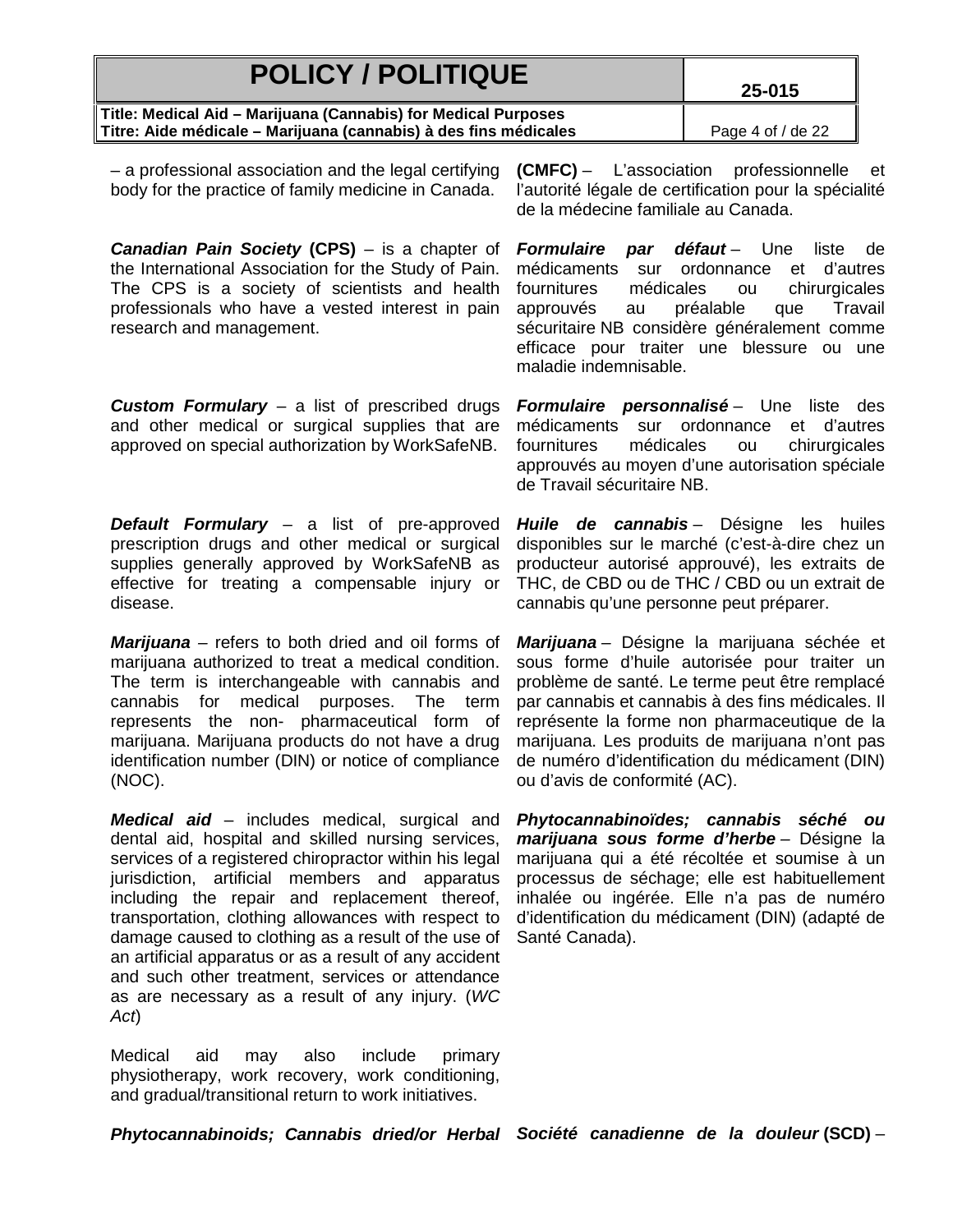| <b>POLICY / POLITIQUE</b>                                                                                                                                                                                                                                                                                                                                                                                                                                                                                                                                                                                                                  |                                            | 25-015                                                                                                                                                                                                                                                                                                           |
|--------------------------------------------------------------------------------------------------------------------------------------------------------------------------------------------------------------------------------------------------------------------------------------------------------------------------------------------------------------------------------------------------------------------------------------------------------------------------------------------------------------------------------------------------------------------------------------------------------------------------------------------|--------------------------------------------|------------------------------------------------------------------------------------------------------------------------------------------------------------------------------------------------------------------------------------------------------------------------------------------------------------------|
| Title: Medical Aid - Marijuana (Cannabis) for Medical Purposes<br>Titre: Aide médicale - Marijuana (cannabis) à des fins médicales                                                                                                                                                                                                                                                                                                                                                                                                                                                                                                         |                                            | Page 5 of / de 22                                                                                                                                                                                                                                                                                                |
| Marijuana – refers to marijuana that has been<br>harvested and subjected to any drying process, is<br>normally inhaled or ingested. Does not have a DIN<br>number (Adapted from Health Canada).                                                                                                                                                                                                                                                                                                                                                                                                                                            | douleur.                                   | Section de l'Association internationale pour<br>l'étude de la douleur. La SCD est une société de<br>scientifiques et de professionnels de la santé qui<br>s'intéressent à l'étude et à la gestion de la                                                                                                          |
| <b>Pharmaceutical Cannabinoids</b> - refers<br>to<br>cannabinoids, which are produced in a controlled<br>pharmaceutical manufacturing environment with<br>standard dosages and various formulations and<br>with various routes of administration. Examples are<br>Nabilone (Cesament) and Nabiximols (Sativex).<br>Sativex is also a phytocannabinoid in that it is an<br>herbal extract in oral-mucosal spray in a 1:1 ratio of<br>THC:CBD and also has other microcannabinoids.<br>Pharmaceutical cannabinoids have each been<br>allocated a drug identification number (DIN). Term<br>is interchangeable with pharmaceutical marijuana. | psychoactif de la marijuana.               | <b>THC</b> - Désigne le tétrahydrocannabinol, une<br>substance chimique qui est un composant actif<br>de la marijuana et le principal composé                                                                                                                                                                    |
| <b>THC</b> – refers to tetrahydrocannabinol, a chemical<br>that is an active component in marijuana and the<br>primary psychoactive compound in marijuana.                                                                                                                                                                                                                                                                                                                                                                                                                                                                                 | des accidents au travail.                  | Travail sécuritaire NB - La Commission de la<br>santé, de la sécurité et de l'indemnisation des<br>accidents au travail ou la « Commission », telle<br>qu'elle est définie dans la Loi sur la Commission<br>de la santé, de la sécurité et de l'indemnisation<br>des accidents au travail et le Tribunal d'appel |
| <b>WorkSafeNB</b> – means the Workplace Health,<br>Safety and Compensation Commission or "the<br>Commission" as defined by the WHSCC & WCAT<br>Act.                                                                                                                                                                                                                                                                                                                                                                                                                                                                                        | Tribunal d'appel des accidents au travail. | Tribunal d'appel - Désigne le Tribunal d'appel<br>des accidents au travail établi en vertu de la Loi<br>sur la Commission de la santé, de la sécurité et<br>de l'indemnisation des accidents au travail et le                                                                                                    |
| <b>POLICY STATEMENTS</b>                                                                                                                                                                                                                                                                                                                                                                                                                                                                                                                                                                                                                   | <b>ÉNONCÉS DE LA POLITIQUE</b>             |                                                                                                                                                                                                                                                                                                                  |
| 1.0 General                                                                                                                                                                                                                                                                                                                                                                                                                                                                                                                                                                                                                                | 1.0 Généralités                            |                                                                                                                                                                                                                                                                                                                  |
| When a worker is entitled to compensation under<br>Workers' Compensation Act (WC Act)<br>the<br>WorkSafeNB authorizes and arranges for medical<br>aid to treat the compensable injury or disease.                                                                                                                                                                                                                                                                                                                                                                                                                                          | maladie indemnisable.                      | Lorsqu'un travailleur a droit à une indemnisation<br>en vertu de la Loi sur les accidents du travail,<br>Travail sécuritaire NB autorise et prévoit une<br>aide médicale pour traiter la blessure ou la                                                                                                          |
| WorkSafeNB has the authority to determine the Travail sécuritaire NB a l'autorité de déterminer<br>necessity, character, and sufficiency of such la nécessité, la nature et la suffisance de l'aide                                                                                                                                                                                                                                                                                                                                                                                                                                        |                                            |                                                                                                                                                                                                                                                                                                                  |

medical aid including prescription medication such as marijuana. This authority is provided by

subsection 41(3) of the *WC Act*.

médicale, y compris les médicaments sur ordonnance comme la marijuana. Cette autorité lui est conférée en vertu du paragraphe 41(3) de la *Loi sur les accidents du travail*.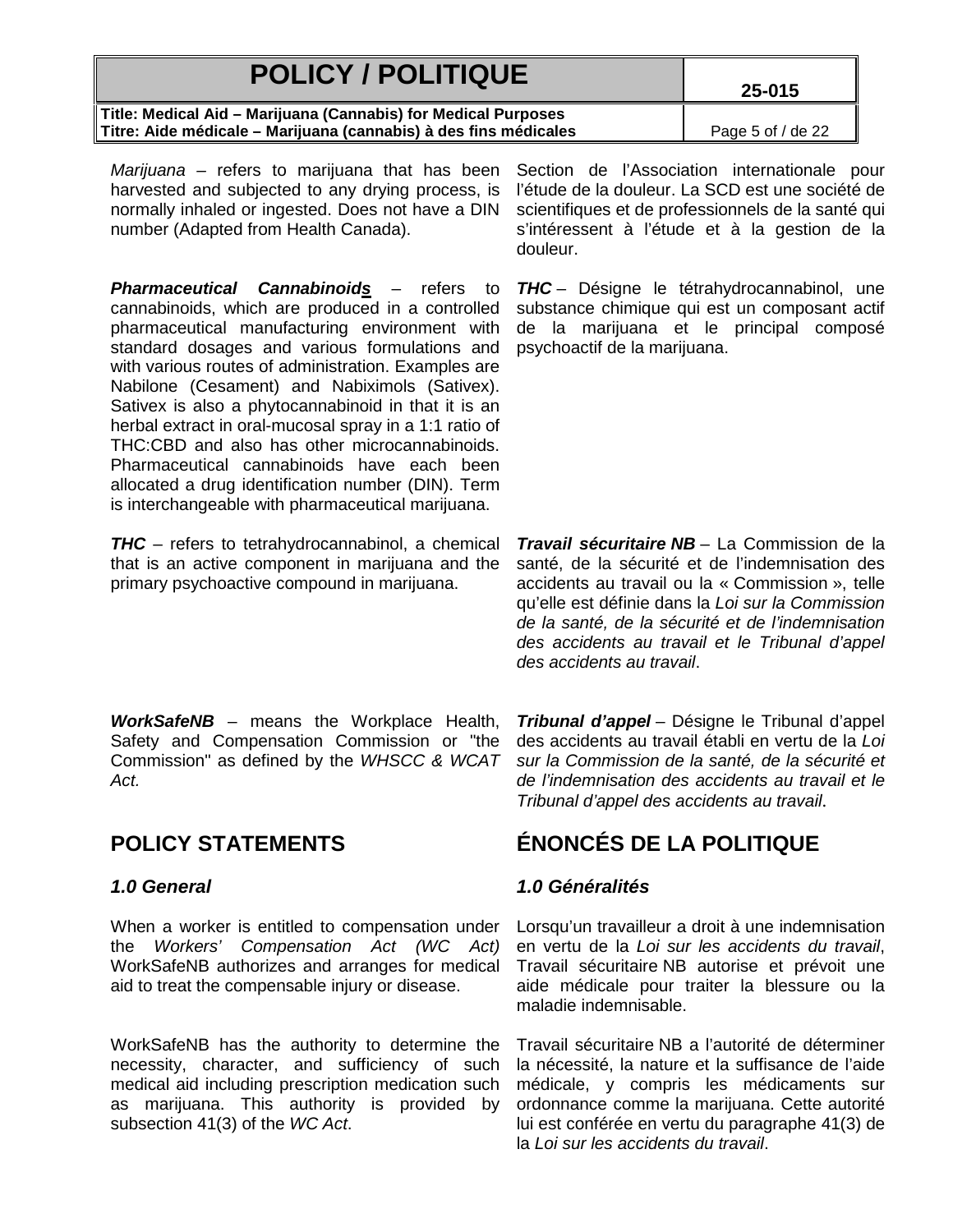| <b>POLICY / POLITIQUE</b> | 25-015 |
|---------------------------|--------|
|---------------------------|--------|

**Title: Medical Aid – Marijuana (Cannabis) for Medical Purposes Titre: Aide médicale – Marijuana (cannabis) à des fins médicales** Page 6 of / de 22

WorkSafeNB is committed to ensuring that workers receive appropriate medications, in the appropriate quantities, that are required to effectively treat the workplace injury or disease. This commitment is outlined in Policy 25-001 Medical Aid – Principles.

As outlined in Policy 25-014 Medical Aid Decisions, WorkSafeNB evaluates medical research and scientific literature to determine when medical aids, including medications such as marijuana, are considered generally effective for the treatment of a specific injury or disease.

According to Health Canada, marijuana is not an approved therapeutic drug in Canada. At present, while pointing to some potential therapeutic benefits, the scientific evidence does not establish the safety and efficacy of marijuana, to the extent required by the Food and Drug Regulations for marketed drugs in Canada.

WorkSafeNB has referenced the College of Family Physicians of Canada's (CFPC) recommendations as a basis for this policy which can be found in Appendix A of this policy.

WorkSafeNB manages, monitors, and controls the use of marijuana as a treatment by:

- Designating marijuana as a possible form of treatment for certain workplace injuries or diseases (section 2.1);
- Outlining the process for approval of marijuana as medical aid (section 3.0)
- Providing expectations for the management of marijuana prescriptions (section 4.0); and
- **Determining monitoring requirements and** conditions for suspending payments for marijuana (section 5.0).

Travail sécuritaire NB s'engage à veiller à ce que les travailleurs reçoivent les médicaments nécessaires en quantité appropriée pour traiter efficacement la blessure subie au travail ou la maladie professionnelle. Cet engagement est décrit dans la Politique 25-001 – Aide médicale – Principes.

### *2.0 Marijuana as a Medical Aid 2.0 Marijuana en tant qu'aide médicale*

Comme il est indiqué dans la Politique 25-014 – Décisions relatives à l'aide médicale, Travail sécuritaire NB évalue les recherches médicales et les publications scientifiques afin de déterminer dans quels cas l'aide médicale, y compris les médicaments comme la marijuana, est considérée comme étant généralement efficace pour traiter une blessure ou une maladie donnée.

Selon Santé Canada, la marijuana n'est pas un médicament thérapeutique approuvé au Canada. À l'heure actuelle, bien que des avantages thérapeutiques potentiels lui soient attribués, il n'existe aucune preuve scientifique établissant la sécurité et l'efficacité de la marijuana dans la mesure exigée par le *Règlement sur les aliments et drogues* relativement aux médicaments offerts sur le marché canadien.

Travail sécuritaire NB a consulté les recommandations du CMFC, qui figurent à l'annexe A de la présente politique, lesquelles ont servi de base à cette politique.

Travail sécuritaire NB gère, surveille et contrôle l'utilisation de la marijuana en tant que traitement en :

- désignant la marijuana à titre de forme de traitement possible pour certaines blessures ou maladies professionnelles (section 2.1);
- décrivant le processus lié à l'approbation de la marijuana en tant qu'aide médicale (section 3.0);
- fournissant les attentes pour la gestion des ordonnances de marijuana (section 4.0);
- déterminant les exigences en matière de surveillance et les situations où il convient de suspendre le paiement de la marijuana (section 5.0).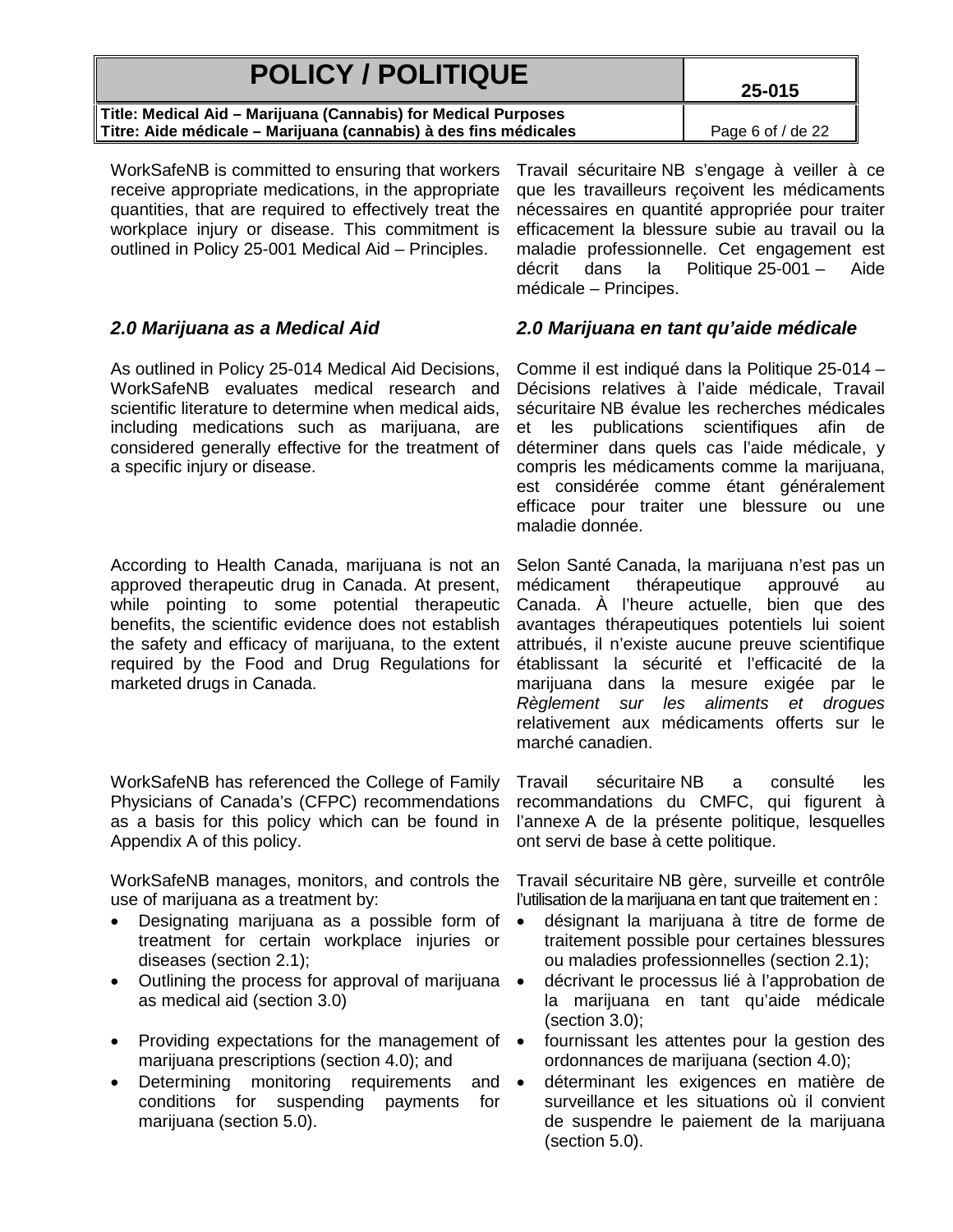| I VEIVI / I VEIII��UE                                            | 25-015            |
|------------------------------------------------------------------|-------------------|
| Title: Medical Aid – Marijuana (Cannabis) for Medical Purposes   |                   |
| Titre: Aide médicale – Marijuana (cannabis) à des fins médicales | Page 7 of / de 22 |

**POLICY / POLITIQUE** 

### *2.1 Conditions When Marijuana May be 2.1 Situations où la marijuana peut être Approved as Medical Aid*

WorkSafeNB uses a hierarchical approach to managing authorization based on peer-reviewed medical literature and guidelines from medical associations outlined in section 4.0. Generally, marijuana will not be approved.

However, marijuana may be approved, without a full risk assessment, in the following situations:

- 
- Nausea and vomiting associated with cancer chemotherapy;
- Loss of appetite in cancer patients and patients with HIV/AIDS; or
- Symptoms encountered in palliative/end of life care setting.

In exceptional instances, and only after completion of a full risk assessment, as outlined in section 3.1, marijuana for medical pruposes may be considered for approval on a case by case basis in the following situations:

- 
- 

In addition, pharmaceutical cannabinoids may be considered for all conditions listed in this section, as well as for traumatic psychological Injuries (section 2.4), after completing a full risk assessment outlined in section 3.1.

Marijuana will only be considered for chronic pain, when all other treatment options have failed or are not appropriate, under the following circumstances:

• There is an objectively identified neuropathic pain source;

# *approuvée comme aide médicale*

Travail sécuritaire NB adopte une approche hiérarchique pour gérer les autorisations en se fondant sur la documentation médicale revue par des pairs et les lignes directrices des associations médicales indiquées à la section 4.0. La marijuana ne sera généralement pas approuvée.

La marijuana peut cependant être approuvée, sans une évaluation complète des risques, dans les situations suivantes :

- Spasticity due to spinal cord injury;  $\bullet$  spasticité en raison d'un traumatisme médullaire;
	- nausées et vomissements associés aux chimiothérapies anticancéreuses;
	- perte d'appétit chez les patients atteints de cancer ou du VIH/sida;
	- symptômes rencontrés en milieu de soins palliatifs ou de fin de vie.

Dans des cas exceptionnels, et seulement après avoir effectué une évaluation complète des risques, comme il est indiqué à la section 3.1, l'approbation de la marijuana à des fins médicales peut être envisagée individuellement dans les situations suivantes :

- Chronic pain (section 2.2); and douleur chronique (section 2.2);
- Harm reduction (section 2.3); réduction des méfaits (section 2.3).

De plus, les cannabinoïdes pharmaceutiques peuvent être envisagés pour tous les problèmes de santé énumérés dans cette section, ainsi que pour les blessures psychologiques traumatiques (section 2.4), après avoir effectué une évaluation complète des risques comme il est indiqué à la section 3.1.

### *2.2 Chronic Pain 2.2 Douleur chronique*

La marijuana ne sera envisagée pour le traitement de la douleur chronique que si toutes les autres options de traitement ont échoué ou si elles ne sont pas appropriées, dans les cas suivants :

• une source de douleur neuropathique a été déterminée objectivement;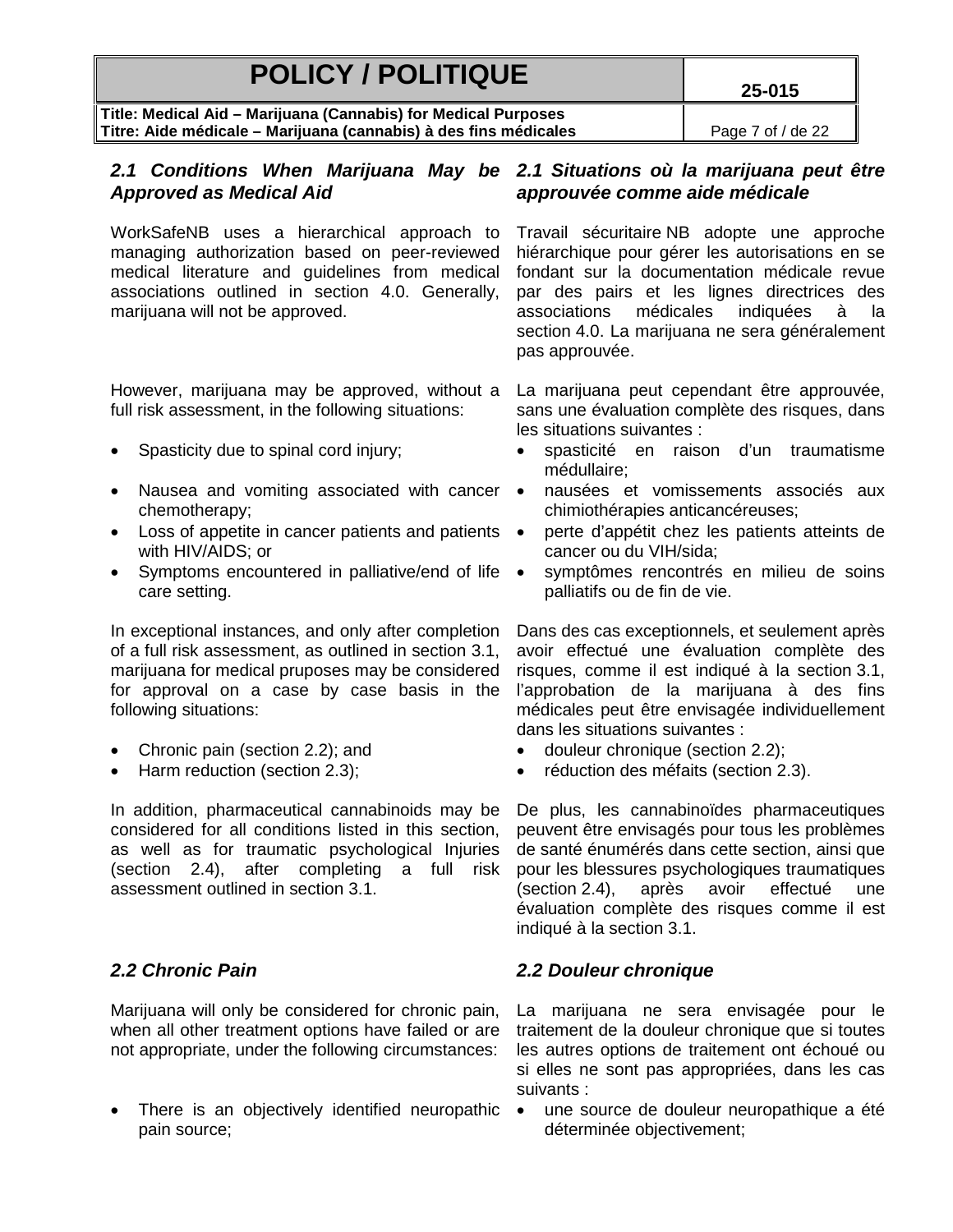| <b>POLICY / POLITIQUE</b>                                        | 25-015            |
|------------------------------------------------------------------|-------------------|
| Title: Medical Aid – Marijuana (Cannabis) for Medical Purposes   |                   |
| Titre: Aide médicale – Marijuana (cannabis) à des fins médicales | Page 8 of / de 22 |
|                                                                  |                   |

- The neuropathic pain source is directly  $\bullet$ attributable to the compensable condition; and
- The pain source is managed in accordance with the principles of the Canadian Pain Society (CPS) which provides a four tier treatment guideline for prescribing medication. Marijuana is a third-tier treatment and may only be considered when treatments listed as tier 1 and tier 2 have been tried for at least 12 weeks (for each tier) and have been found to be ineffective as measured by a functional assessment tool, such as the Short Form Health Survey (SF36).

Marijuana may also be considered for harm reduction when the worker is on a significantly high dosage amount of opioids over the maximum daily dose as recommended in Policy 25-012 Medical Aid – Opioids with a high risk profile for death from respiratory depression or other significant harmful consequences.

Under these circumstances, continued approval for marijuana will be contingent upon:

- Sustained reduction in the amount of opioids being prescribed for the worker towards dosages in line with the WorkSafeNB opioid policy or sustained reduction in the amount of other substances with risk of dependency such as benzodiazepines;
- Enrollment in a supervised opioid elimination management program, including a signed therapeutic agreement between the health care provider and the injured worker; and
- Completion of the WorkSafeNB Opioid Review Process handbook.

More information can be found in Policy 25-012 Vous trouverez de plus amples renseignements Medical Aid – Opioids.

- la source de douleur neuropathique est directement attribuable à la condition indemnisable;
- la source de douleur est gérée conformément aux principes de la SCD, laquelle fournit des lignes directrices sur les traitements de quatrième niveau pour la prescription de médicaments. La marijuana est un traitement de troisième niveau et ne peut être envisagée que lorsque les traitements de niveau 1 et de niveau 2 ont été essayés pendant au moins 12 semaines (pour chaque niveau) et qu'ils se sont avérés inefficaces d'après un outil d'évaluation fonctionnelle, comme le questionnaire SF-36 (questionnaire abrégé en 36 points sur l'état de santé).

### *2.3 Harm Reduction 2.3 Réduction des méfaits*

La marijuana peut également être envisagée pour réduire les méfaits lorsque le travailleur prend une grande quantité d'opiacés à dose élevée dépassant la dose quotidienne maximale recommandée dans la Politique 25-012 – Aide médicale – Opiacés et est à risque élevé de mourir de dépression respiratoire ou d'autres conséquences néfastes importantes.

Dans ces circonstances, l'approbation continue de la marijuana sera conditionnelle à :

- la réduction soutenue de la quantité d'opiacés prescrits pour le travailleur à des doses conformes à la politique sur les opiacés de Travail sécuritaire NB ou à la réduction soutenue de la quantité d'autres substances comportant un risque de dépendance, comme les benzodiazépines;
- l'inscription à un programme supervisé de gestion de l'élimination des opiacés, y compris une entente relative au traitement signée par le fournisseur de soins de santé et le travailleur blessé;
- le respect du livret intitulé *Processus d'examen de la thérapie par les opiacés – Travail sécuritaire NB*.

dans la Politique 25-012 – Aide médicale – Opiacés.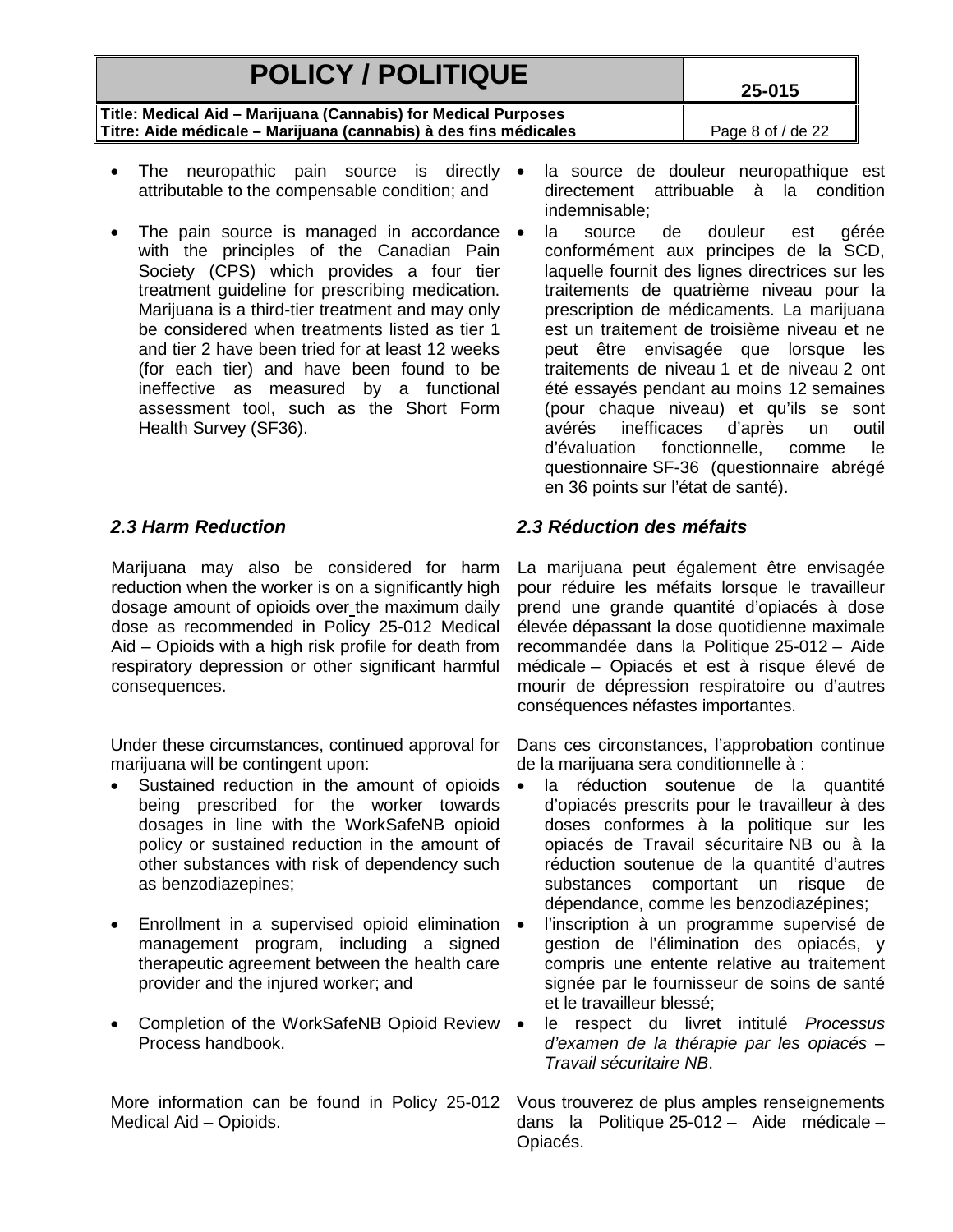**Title: Medical Aid – Marijuana (Cannabis) for Medical Purposes Titre: Aide médicale – Marijuana (cannabis) à des fins médicales** Page 9 of / de 22

# *2.4 Traumatic Psychological Injuries (including PTSD)*

The use of marijuana is generally not approved for the treatment of traumatic psychological injuries. However, as there has been published evidence of potential benefit of preparations containing THC for certain patients with post-traumatic stress disorder (PTSD), pharmaceutical cannabinoids may be considered for injured workers with a diagnosis of PTSD or other traumatic psychological injury.

Under these circumstances, continued approval for pharmaceutical cannabinoids will be contingent upon:

- Continued documented improvement in symptoms or continued maintenance of improvement in function; and
- Enrollment and actively engaged in a •<br>supervised traumatic psychological injury traumatic psychological injury management program, including a signed therapeutic agreement between the psychologist, psychiatrist or other health care professional specializing in traumatic psychological injuries and the injured worker.

The evaluation of medical research guides the development of prescription drug formularies for the treatment of injuries and diseases. Based on the nature of injury and phase of recovery, these default formularies list the prescribed drugs WorkSafeNB will approve for payment.

Currently, marijuana is not indicated on any of the formularies. Coverage of marijuana represents a customization of the worker's formulary.

### *2.4 Blessures psychologiques traumatiques (y compris le syndrome de stress post-traumatique)*

L'utilisation de la marijuana n'est généralement pas approuvée pour le traitement des blessures psychologiques traumatiques. Cependant, comme des données probantes ont été publiées<br>concernant les bienfaits potentiels des concernant les bienfaits potentiels des préparations contenant du THC pour certains patients atteints d'un syndrome de stress posttraumatique, les cannabinoïdes pharmaceutiques peuvent être envisagés pour les travailleurs blessés ayant reçu un diagnostic de syndrome de stress post-traumatique ou atteints d'une autre blessure psychologique traumatique.

Dans ces circonstances, l'approbation continue des cannabinoïdes pharmaceutiques sera conditionnelle à :

- une amélioration continue documentée des symptômes ou au maintien continu de l'amélioration des fonctions;
- l'inscription et la participation active à un programme supervisé de gestion des blessures psychologiques traumatiques, y compris une entente relative au traitement signée par le psychologue, le psychiatre ou un autre professionnel de la santé qui se spécialise dans les blessures psychologiques traumatiques et le travailleur blessé.

### *3.0 Approval Process for Marijuana 3.0 Processus d'approbation pour la marijuana*

L'évaluation des recherches médicales oriente l'élaboration des formulaires de médicaments sur ordonnance pour le traitement de blessures et de maladies. Les médicaments sur ordonnance que Travail sécuritaire NB paiera figurent dans ces formulaires par défaut selon la nature de la blessure et la phase de rétablissement.

À l'heure actuelle, la marijuana ne figure pas dans ces formulaires. Le paiement de la marijuana fait partie du formulaire personnalisé du travailleur.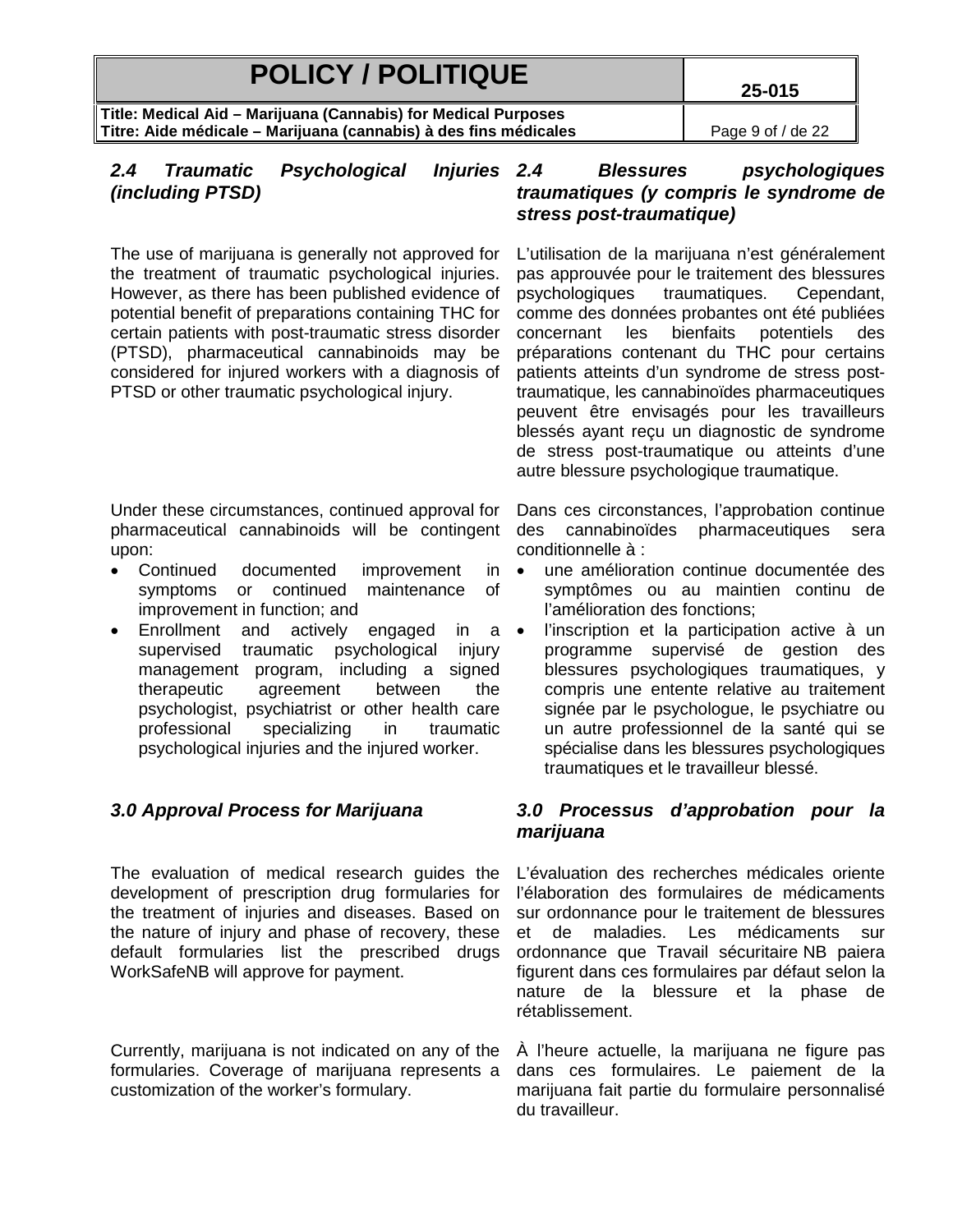| <b>POLICY / POLITIQUE</b>                                                                                                                                                                                                                                                                                                          |                                                                                                                                               | 25-015                                                                                                                                                                                                                                                                                                                               |  |
|------------------------------------------------------------------------------------------------------------------------------------------------------------------------------------------------------------------------------------------------------------------------------------------------------------------------------------|-----------------------------------------------------------------------------------------------------------------------------------------------|--------------------------------------------------------------------------------------------------------------------------------------------------------------------------------------------------------------------------------------------------------------------------------------------------------------------------------------|--|
| Title: Medical Aid - Marijuana (Cannabis) for Medical Purposes<br>Titre: Aide médicale – Marijuana (cannabis) à des fins médicales                                                                                                                                                                                                 |                                                                                                                                               | Page 10 of / de 22                                                                                                                                                                                                                                                                                                                   |  |
| For WorkSafeNB to consider recommending<br>payment for marijuana as medical aid for any<br>condition, the following conditions must be met:                                                                                                                                                                                        | doivent être respectées :                                                                                                                     | Pour que Travail sécuritaire NB envisage de<br>recommander le paiement de la marijuana en<br>tant qu'aide médicale pour n'importe quel<br>problème de santé, les conditions suivantes                                                                                                                                                |  |
| The medical condition for which marijuana is<br>being prescribed is the compensable injury or<br>disease;<br>The symptom being managed is related to the<br>compensable injury or disease;<br>Traditional forms of treatment have been tried<br>and have failed to alleviate the worker's<br>symptoms, as outlined in section 4.1; | $\bullet$<br>maladie indemnisable;<br>$\bullet$<br>ou à la maladie indemnisable;<br>$\bullet$<br>n'ont pas<br>et<br>indiqué à la section 4.1; | le problème de santé pour lequel la<br>marijuana est prescrite est la blessure ou la<br>les symptômes traités sont liés à la blessure<br>les traitements traditionnels ont été essayés<br>réussi à<br>soulager<br>les<br>symptômes du travailleur, tel qu'il<br>est                                                                  |  |
| For chronic pain, the symptoms are such that it<br>is reasonable to consider marijuana as a<br>treatment option, under current Canadian Pain<br>Society guidelines; and                                                                                                                                                            | $\bullet$<br>douleur;                                                                                                                         | en ce qui concerne la douleur chronique, les<br>symptômes sont tels qu'il est raisonnable<br>d'envisager la marijuana comme option de<br>traitement en vertu des lignes directrices<br>actuelles de la Société canadienne de la                                                                                                      |  |
| The delivery mode must not involve the<br>inhalation of products or combustion (smoking),<br>but rather should employ alternative routes as<br>outlined in section 4.1.                                                                                                                                                            | $\bullet$<br>combustion<br>d'administration                                                                                                   | le mode d'administration ne doit pas<br>comprendre l'inhalation des produits ou leur<br>(fumer);<br>d'autres<br>voies<br>devraient<br>plutôt<br>être<br>utilisées, comme il est décrit à la section 4.1.                                                                                                                             |  |
| All requests for marijuana will be evaluated<br>independently by two medical advisors from<br>separate WorkSafeNB administrative regions or<br>departments to ensure consistency and to<br>incorporate the latest research evidence into the<br>decision-making process.                                                           | médecins-conseils<br>Deux                                                                                                                     | Travail<br>de<br>sécuritaire NB provenant de régions administratives<br>ou de services distincts évalueront de manière<br>indépendante toutes les demandes relatives à la<br>marijuana afin d'assurer l'uniformité et d'intégrer<br>les plus récentes données probantes issues de<br>la recherche au processus de prise de décision. |  |
| For cases where there is internal disagreement<br>between medical advisors, or where further<br>information is required, an external independent<br>medical assessment performed by a provider that<br>has been pre-approved by the WorkSafeNB Chief<br>Medical Officer, may be required.                                          | médecins-conseils,<br>le<br>pourrait être nécessaire.                                                                                         | Dans les cas de désaccord interne entre les<br>si<br>d'autres<br>ou<br>renseignements sont requis, une évaluation<br>médicale indépendante externe effectuée par un<br>fournisseur ayant été approuvé au préalable par<br>médecin-chef de Travail sécuritaire NB                                                                     |  |
| <b>3.1 Full Risk Assessment</b>                                                                                                                                                                                                                                                                                                    | 3.1 Évaluation complète des risques                                                                                                           |                                                                                                                                                                                                                                                                                                                                      |  |
| All cases being considered for marijuana must<br>have a full risk assessment completed. The risk<br>assessment must include:                                                                                                                                                                                                       | doit comprendre :                                                                                                                             | Tous les cas pour lesquels on envisage la<br>marijuana doivent faire l'objet d'une évaluation<br>complète des risques. L'évaluation des risques                                                                                                                                                                                      |  |
| documented<br>medical<br>review<br>A<br>οf                                                                                                                                                                                                                                                                                         | un<br>examen                                                                                                                                  | documenté<br>des<br>contre-                                                                                                                                                                                                                                                                                                          |  |

indications médicales;

contraindications;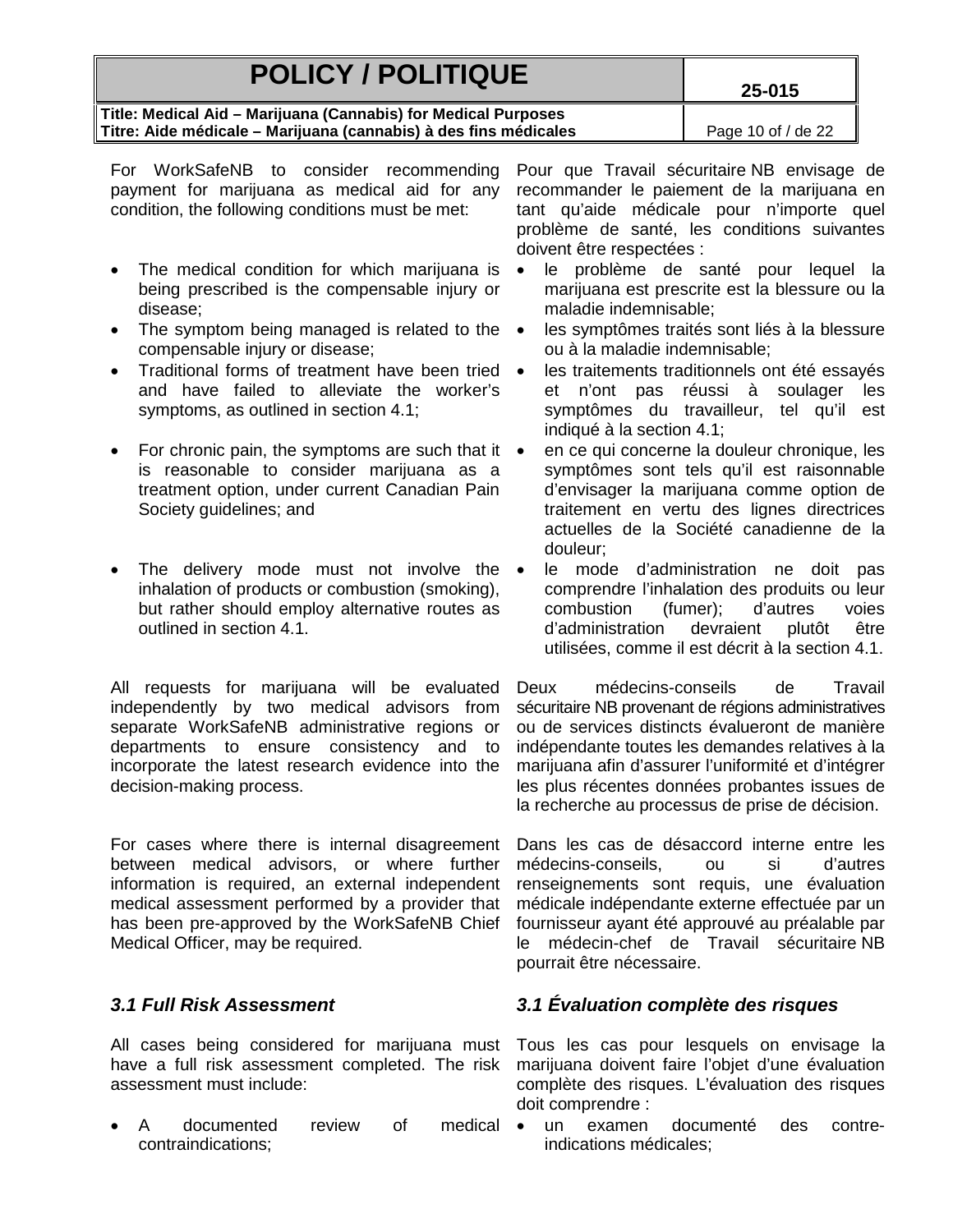| <b>POLICY / POLITIQUE</b>                                                                                                                                                                                                                                                                                                                                                                                                                              |                                                                                                                                                                                         | 25-015                                                                                                                                                                                                                                                                                                                                                                                                                         |  |
|--------------------------------------------------------------------------------------------------------------------------------------------------------------------------------------------------------------------------------------------------------------------------------------------------------------------------------------------------------------------------------------------------------------------------------------------------------|-----------------------------------------------------------------------------------------------------------------------------------------------------------------------------------------|--------------------------------------------------------------------------------------------------------------------------------------------------------------------------------------------------------------------------------------------------------------------------------------------------------------------------------------------------------------------------------------------------------------------------------|--|
| Title: Medical Aid - Marijuana (Cannabis) for Medical Purposes                                                                                                                                                                                                                                                                                                                                                                                         |                                                                                                                                                                                         |                                                                                                                                                                                                                                                                                                                                                                                                                                |  |
| Titre: Aide médicale – Marijuana (cannabis) à des fins médicales                                                                                                                                                                                                                                                                                                                                                                                       |                                                                                                                                                                                         | Page 11 of / de 22                                                                                                                                                                                                                                                                                                                                                                                                             |  |
| documented<br>review<br>A<br>of the<br>potential<br>occupational and work site risks and potential<br>impact on the work environment and co-<br>workers; and<br>A documented review of the potential impact on<br>the individual's ability to operate a motor<br>vehicle or equipment in the workplace.                                                                                                                                                | un<br>examen<br>$\bullet$<br>travail et les collègues;<br>$\bullet$<br>véhicule<br>à<br>un<br>l'équipement au lieu de travail.                                                          | documenté<br>des<br>risques<br>professionnels possibles et liés au lieu de<br>travail et des effets possibles sur le milieu de<br>un examen documenté des effets possibles<br>sur la capacité de la personne de conduire<br>d'opérer<br>moteur<br>ou                                                                                                                                                                           |  |
| The CFPC recommend that dried marijuana is not<br>appropriate for injured workers who:<br>Are under the age of 25;<br>Have a personal history or strong family history<br>of psychosis;<br>Have a current or past marijuana use disorder<br>(including abuse or dependence);<br>Have a cardiovascular disease;<br>Have respiratory disease; or<br>Are pregnant, planning on becoming pregnant,<br>or breastfeeding.                                    | les travailleurs blessés qui :<br>ont moins de 25 ans;<br>$\bullet$<br>$\bullet$<br>$\bullet$<br>l'usage abusif ou la dépendance);<br>$\bullet$<br>$\bullet$<br>$\bullet$<br>allaitent. | Les recommandations du CMFC indiquent que<br>la marijuana séchée n'est pas appropriée pour<br>présentent des antécédents personnels ou<br>de forts antécédents familiaux de psychose;<br>présentent un trouble de consommation de<br>marijuana actuel ou antérieur (y compris<br>sont atteints d'une maladie cardiovasculaire;<br>sont atteints d'une maladie respiratoire;<br>sont enceintes, prévoient le devenir ou         |  |
| CFPC further<br>dried<br>The<br>recommends<br>that<br>marijuana may not be appropriate for injured<br>workers who:<br>Have a concurrent active mood or anxiety<br>disorder;<br>Smoke tobacco;<br>Have risk factors for cardiovascular disease; or<br>Are heavy users of alcohol or taking a high<br>dose of opioids or benzodiazepines or other<br>sedating medications, unless enrolled in a<br>harm reduction program as outlined in section<br>2.3. | Les recommandations du CMFC<br>qui :<br>$\bullet$<br>anxieux ou de l'humeur;<br>fument le tabac;<br>maladie cardiovasculaire;<br>$\bullet$<br>à la section 2.3.                         | indiquent<br>également que la marijuana séchée peut ne pas<br>être appropriée pour les travailleurs blessés<br>présentent un trouble actif concomitant<br>présentent des facteurs de risque de<br>font une grande consommation d'alcool ou<br>qui prennent de fortes doses d'opiacés, de<br>benzodiazépines ou d'autres sédatifs, sauf<br>s'ils sont inscrits à un programme de<br>réduction des méfaits, comme il est indiqué |  |
| The CFPC recommendations will be considered in<br>the injured worker's risk assessment.                                                                                                                                                                                                                                                                                                                                                                | du travailleur blessé.                                                                                                                                                                  | Les recommandations du CMFC seront prises<br>en considération dans l'évaluation des risques                                                                                                                                                                                                                                                                                                                                    |  |
| The requirement of a full risk assessment for<br>marijuana applies to all medical circumstances<br>except:<br>Spasticity due to spinal cord injury;                                                                                                                                                                                                                                                                                                    | toutes les<br>suivantes :<br>spasticité                                                                                                                                                 | L'obligation de réaliser une évaluation complète<br>des risques pour la marijuana s'applique à<br>situations médicales, sauf les<br>raison<br>d'un traumatisme                                                                                                                                                                                                                                                                 |  |
|                                                                                                                                                                                                                                                                                                                                                                                                                                                        | en.<br>médullaire;                                                                                                                                                                      |                                                                                                                                                                                                                                                                                                                                                                                                                                |  |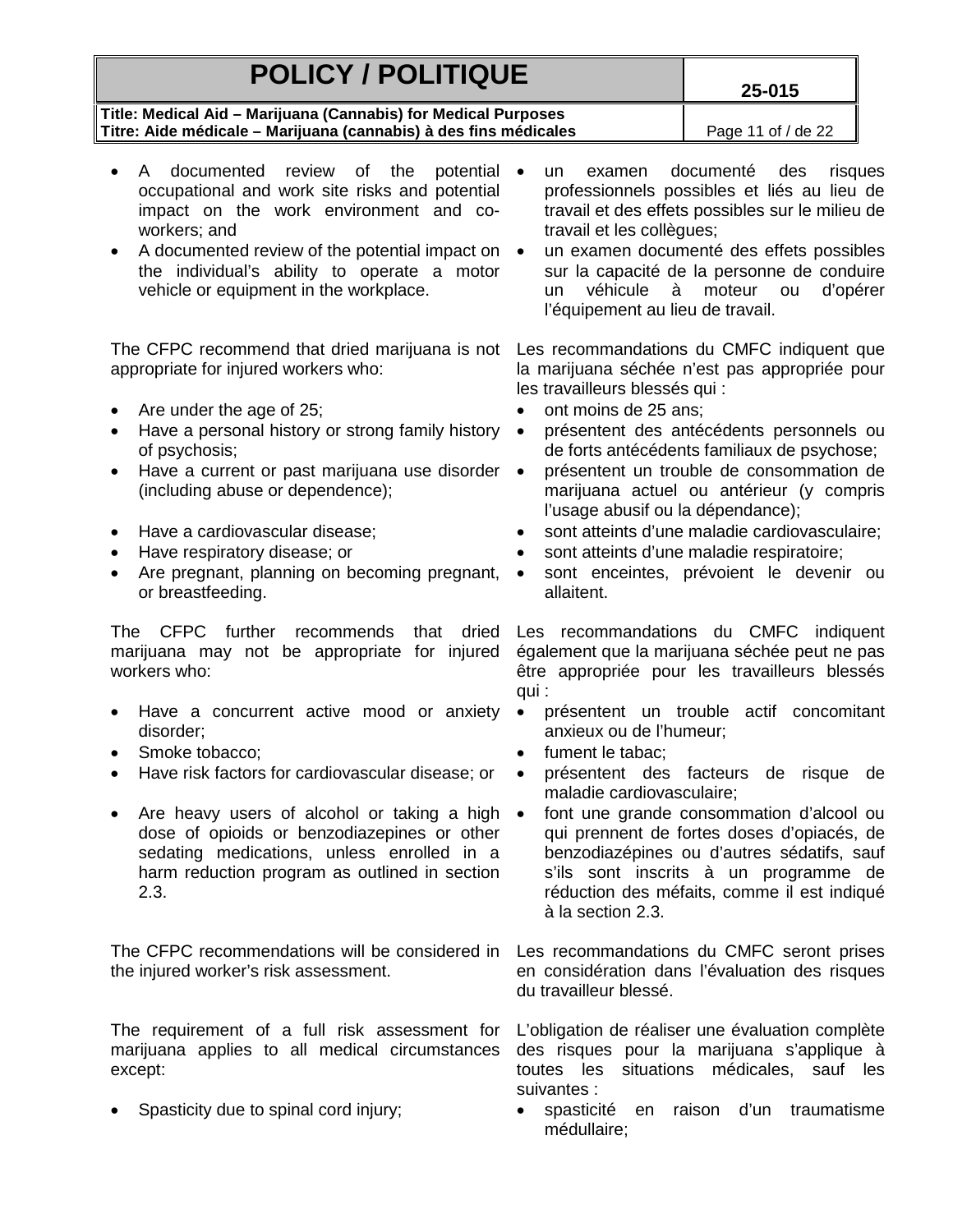| <b>POLICY / POLITIQUE</b>                                                                                                                  |                                                            | 25-015                                                                                |  |
|--------------------------------------------------------------------------------------------------------------------------------------------|------------------------------------------------------------|---------------------------------------------------------------------------------------|--|
| Title: Medical Aid - Marijuana (Cannabis) for Medical Purposes                                                                             |                                                            |                                                                                       |  |
| Titre: Aide médicale - Marijuana (cannabis) à des fins médicales                                                                           |                                                            | Page 12 of / de 22                                                                    |  |
| Nausea and vomiting associated with cancer •<br>chemotherapy;<br>• Loss of appetite in cancer patients and patients •<br>with HIV/AIDS; or | chimiothérapies anticancéreuses;<br>cancer ou du VIH/sida; | nausées et vomissements associés aux<br>perte d'appétit chez les patients atteints de |  |
| • Symptoms encountered in palliative/end of life •                                                                                         |                                                            | symptômes rencontrés en milieu de soins                                               |  |

### *4.0 Management of Marijuana 4.0 Gestion de la marijuana*

care setting.

WorkSafeNB uses a hierarchical approach and will consider marijuana for treatment only when standard treatments have failed, following a minimum period of 12 weeks for each of CPS's tier 1 and tier 2 treatment (see section 2.2) and where there has been repeated pain and functional assessments completed for each treatment. The reviewing medical advisor must confirm this.

As with all medical treatments a full risk benefit assessment of the use of marijuana must be documented in the medical advisor's decision.

To ensure the worker receives the appropriate treatment, the medical advisor must confirm the diagnosis and review the previous treatment modalities. Once the diagnosis has been confirmed (neuropathic pain, chronic pain post-operatively, etc.), the medical advisor also verifies the medical evidence that tier 1 and tier 2 treatments were not effective for the injured worker.

The monitoring and management requirements for marijuana applies to all medical circumstances except:

- 
- Nausea and vomiting associated with cancer chemotherapy;
- Loss of appetite in cancer patients and patients with HIV/AIDS; or
- Symptoms encountered in palliative/end of life care setting.
- 
- 
- symptomes rencontrés en milieu de soins palliatifs ou de fin de vie.

Travail sécuritaire NB adopte une approche hiérarchique et n'envisagera la marijuana à titre de traitement que si les traitements classiques ont échoué, après une période d'essai minimale de 12 semaines pour chaque traitement de niveau 1 et de niveau 2 de la SCD (voir la section 2.2), et si la douleur est répétée et qu'une évaluation fonctionnelle a été réalisée pour chaque traitement. Le médecin-conseil qui effectue l'examen doit le confirmer.

Comme pour tous les traitements médicaux, une évaluation complète des risques et des avantages de l'utilisation de la marijuana doit être documentée dans la décision du médecinconseil.

Afin de s'assurer que le travailleur reçoit le traitement approprié, le médecin-conseil doit confirmer le diagnostic et examiner les modalités de traitement antérieures. Une fois que le diagnostic a été confirmé (douleur neuropathique, douleur chronique postopératoire, etc.) le médecin-conseil vérifie également les preuves médicales indiquant que les traitements de niveau 1 et de niveau 2 n'ont pas été efficaces pour le travailleur blessé.

Les exigences en matière de surveillance et de gestion pour la marijuana s'appliquent à toutes les situations médicales, sauf les suivantes :

- Spasticity due to spinal cord injury; • spasticité en raison d'un traumatisme médullaire;
	- nausées et vomissements associés aux chimiothérapies anticancéreuses;
	- perte d'appétit chez les patients atteints de cancer ou du VIH/sida;
	- symptômes rencontrés en milieu de soins palliatifs ou de fin de vie.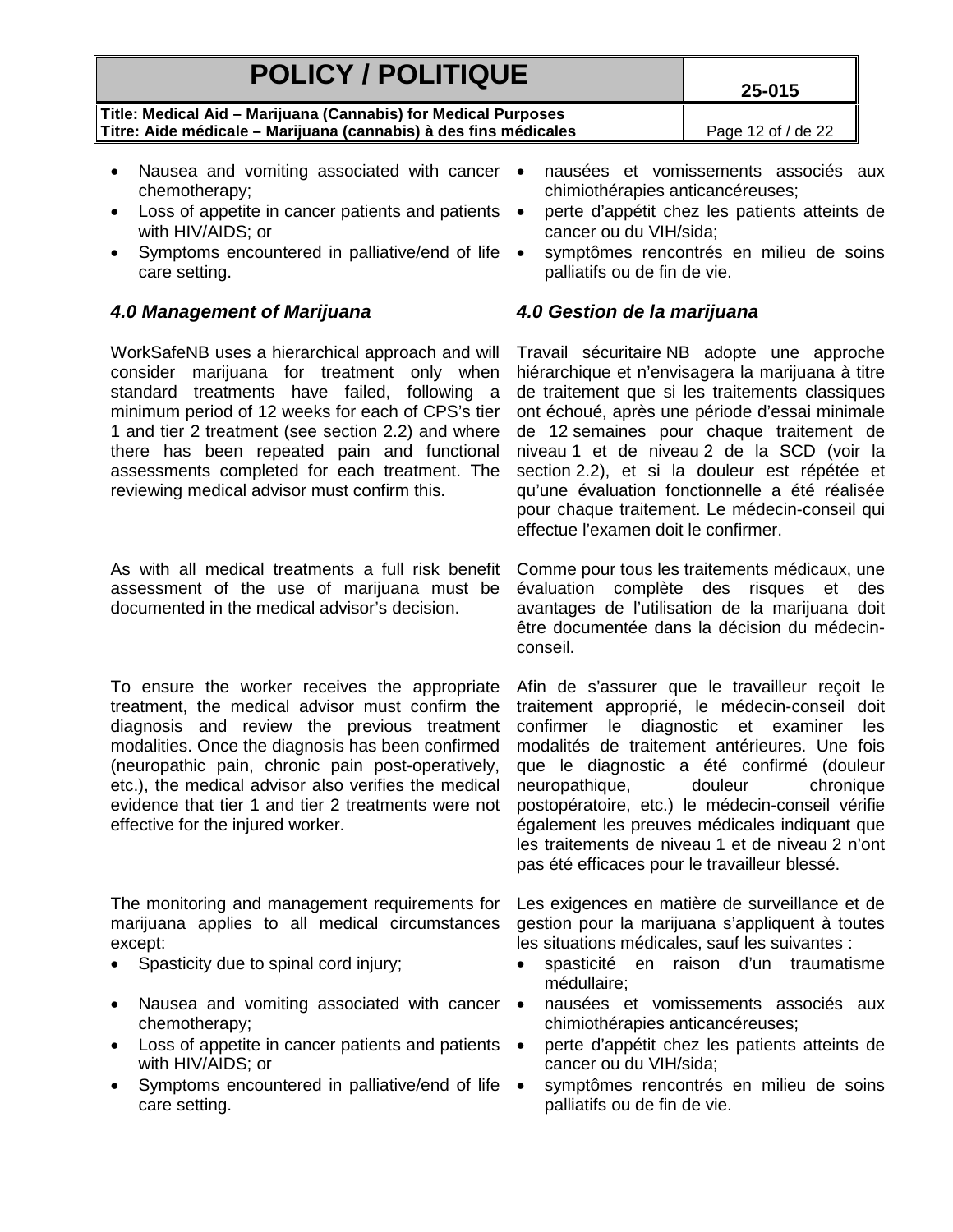**Title: Medical Aid – Marijuana (Cannabis) for Medical Purposes Titre: Aide médicale – Marijuana (cannabis) à des fins médicales** Page 13 of / de 22

Based on a comprehensive medical review and referring to the guidance document issued by the CFPC and the CPS, preference will be given to approval of prescriptions for pharmaceutical cannabinoids over herbal marijuana or cannabinoids for the following reasons:

- The dosing guidelines for prescribed pharmaceutical cannabinoids are superior;
- The risk of contamination from pesticides is  $\bullet$ diminished; and
- Inhaled marijuana for medical conditions may  $\bullet$ be associated with a risk of lung cancer compared to recreational use as the consumption is regularly high over a long period of time. It is noted that vaporization is believed to be safer as it volatizes the medically active components of cannabis and reduces by-products of combustion.

According to published evidence, vaporizing marijuana is a safer and more effective way of delivering marijuana than smoking. Electric vaporizers have been shown to release substantial amounts of the marijuana, while producing no measurable amounts of benzene, toluene, and naphthalene, which are generated when marijuana is smoked.

Therefore, prescriptions for dried marijuana will not be approved unless the prescription explicitly indicates a non-smoking related route of administration, such as vaporization.

Prior to approval for the use of marijuana, either oil or dried, the injured worker must have completed a trial of at least 12 weeks on a pharmaceutical cannabinoid with medical advisor review of a minimum of two functional assessment forms (SF36 or similar), at least 12 weeks apart. If marijuana is approved, such approval will be d'évaluation fonctionnelle (SF-36 ou semblable),

### *4.1 Prescription of Marijuana 4.1 Prescription de la marijuana*

En se fondant sur un examen médical complet et sur la consultation des documents d'orientation publiés par le CMFC et la SCD, on préférera approuver la prescription de cannabinoïdes pharmaceutiques plutôt que celle de la marijuana sous forme d'herbe ou de cannabinoïdes pour les raisons suivantes :

- les recommandations posologiques pour les cannabinoïdes pharmaceutiques prescrits sont supérieures;
	- le risque de contamination par des pesticides est réduit;
	- l'inhalation de la marijuana pour le traitement de problèmes de santé peut être associée à un risque de cancer du poumon contrairement à l'utilisation à des fins récréatives étant donné que la consommation est régulièrement élevée sur une longue période. Il convient de prendre note que la vaporisation est considérée comme étant plus sécuritaire étant donné que les composés médicalement actifs du cannabis sont volatilisés et que les sousproduits de la combustion sont réduits.

Selon les données probantes publiées, la vaporisation de la marijuana est un moyen plus sécuritaire et plus efficace d'administrer la marijuana que de la fumer. Il a été démontré que les vaporisateurs électriques libèrent des quantités importantes de marijuana et ne produisent aucune quantité mesurable de benzène, de toluène et de naphtalène, lesquels sont produits lorsque la marijuana est fumée.

Par conséquent, les ordonnances de marijuana séchée ne seront approuvées que si l'ordonnance indique explicitement une voie d'administration qui ne nécessite pas de fumer la marijuana, comme la vaporisation.

Avant que l'utilisation de la marijuana séchée ou sous forme d'huile soit approuvée, le travailleur blessé doit avoir essayé des cannabinoïdes pharmaceutiques pendant au moins 12 semaines et un médecin-conseil doit avoir effectué l'examen d'au moins deux formulaires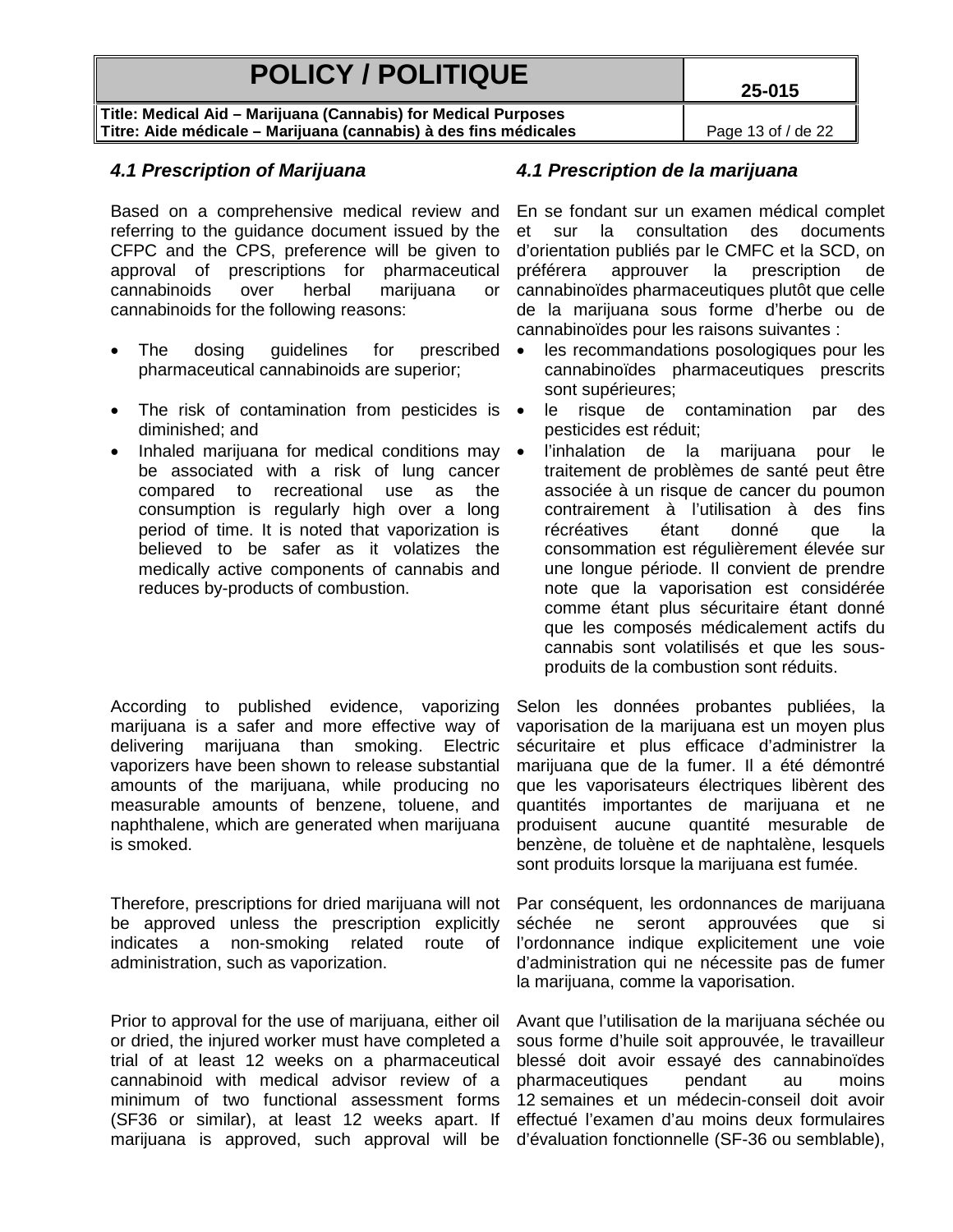| <b>POLICY / POLITIQUE</b>                                        | 25-015             |
|------------------------------------------------------------------|--------------------|
| Title: Medical Aid – Marijuana (Cannabis) for Medical Purposes   |                    |
| Titre: Aide médicale – Marijuana (cannabis) à des fins médicales | Page 14 of / de 22 |

restricted to the following marijuana products and conditions:

- The maximum daily dosage is to be limited to three (3) grams or less;
- The prescription must be for CBD rich marijuana, with a ratio of CBD to THC of greater than 1:1; and the maximum THC content being less than 1% (1 percent); and
- The duration of each approval period is to be limited to 12 weeks.

Should the decision be made to marijuana, WorkSafeNB will:

- Gather information on prior use of marijuana; recueillera des renseignements quant à la
- Determine the expected duration of treatment; déterminera la durée prévue du traitement;
- Determine the expected outcome of the treatment, for example pain relief, improved functional assessment, or return to work;
- If marijuana is to be inhaled, recommend use of a vaporizer and cover the cost of the vaporizer, up to a maximum of \$300 per year; and
- Consider referring the worker to an external medical advisor for additional evaluation should the dosing not be consistent with expectations.

### *4.3 Role of Physician 4.3 Rôle du médecin*

- CBD which provides an analgesic effect, antiinflammatory, anxiolytic but no euphoric (intoxicating) effect; and
- THC which has analgesic effect, however, can provide a euphoric (intoxicating) effect at certain concentrations that may impair cognitive processes.

When any form of marijuana or cannabinoids are determined to be the appropriate course of treatment, WorkSafeNB expects CBD-rich product to be prescribed for daytime use with THC limited s'attend à ce qu'un produit riche en CBD soit

à au moins 12 semaines d'intervalle. Si la marijuana est approuvée, cette approbation sera limitée aux produits de marijuana et aux conditions ci-dessous :

- la dose quotidienne maximale doit être limitée à 3 grammes ou moins;
- l'ordonnance doit être pour de la marijuana riche en CBD, avec un ratio CBD:THC supérieur à 1:1, et la teneur maximale en THC doit être inférieure à 1 %;
- la durée de chaque période d'approbation ne doit pas dépasser 12 semaines.

### *4.2 Role of WorkSafeNB 4.2 Rôle de Travail sécuritaire NB*

approve Si la décision est prise d'approuver la marijuana, Travail sécuritaire NB :

- consommation antérieure de marijuana;
- 
- déterminera les résultats attendus du traitement, par exemple le soulagement de la douleur, l'amélioration de l'évaluation fonctionnelle ou le retour au travail;
- recommandera l'utilisation d'un vaporisateur si la marijuana doit être inhalée, et couvrira les coûts du vaporisateur jusqu'à un maximum de 300 \$ par année;
- envisagera d'adresser le travailleur à un médecin-conseil externe aux fins d'évaluation supplémentaire si la posologie n'est pas conforme aux attentes.

Marijuana has two main ingredients: La marijuana comporte deux ingrédients principaux :

- le CBD, qui produit un effet analgésique, anti-inflammatoire et anxiolytique, mais pas d'effet euphorique (intoxicant);
- le THC, qui produit un effet analgésique, mais qui peut avoir un effet euphorique (intoxicant), à certaines concentrations, pouvant altérer les processus cognitifs.

Lorsqu'une forme de marijuana ou de cannabinoïdes est déterminée comme étant le traitement approprié, Travail sécuritaire NB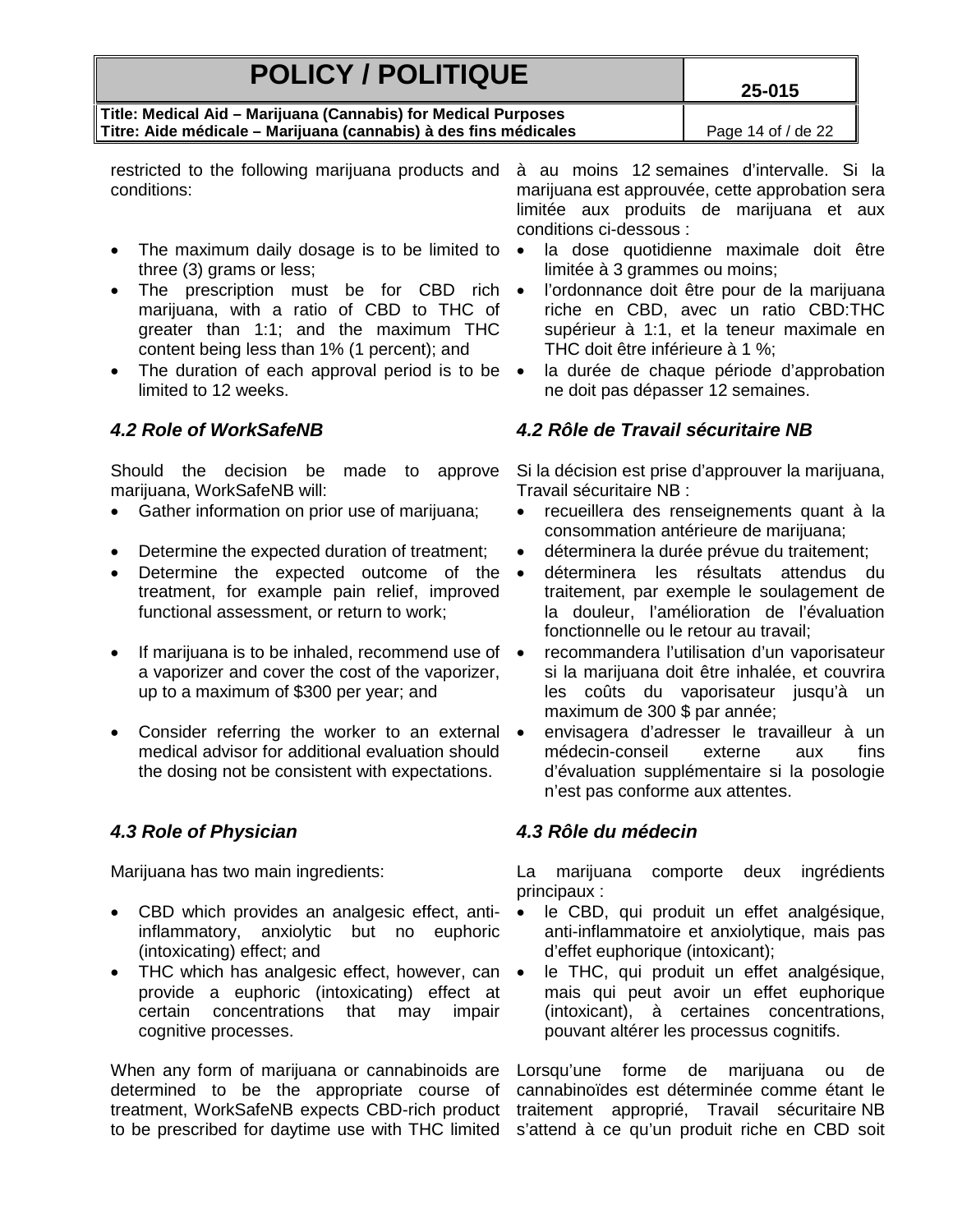| <b>POLICY / POLITIQUE</b>                                                                                                                                              |                  | 25-015                                                                                                                                                                                                                                                 |  |
|------------------------------------------------------------------------------------------------------------------------------------------------------------------------|------------------|--------------------------------------------------------------------------------------------------------------------------------------------------------------------------------------------------------------------------------------------------------|--|
| Title: Medical Aid - Marijuana (Cannabis) for Medical Purposes                                                                                                         |                  |                                                                                                                                                                                                                                                        |  |
| Titre: Aide médicale - Marijuana (cannabis) à des fins médicales                                                                                                       |                  | Page 15 of / de 22                                                                                                                                                                                                                                     |  |
| to night time use to allow any euphoric effects to<br>wear off by morning, for example if prescribing<br>pharmaceutical marijuana containing THC (see<br>section 4.1). | la section 4.1). | prescrit pour une utilisation de jour et que le<br>THC soit limité à l'utilisation de nuit afin de<br>permettre aux effets euphoriques de se dissiper<br>avant le matin, par exemple si la marijuana<br>pharmaceutique prescrite contient du THC (voir |  |

In addition, WorkSafeNB expects the prescribing physician to provide sufficient evidence of having followed the management recommendations from the CFPC and CPS, including evidence of failure for separate 12 week trials for tier 1 and tier 2 medications, by completing the Canadian Consortium for Investigation of Cannabinoids Checklist for the Medical Assessment of the Patient Asking about Medical Cannabis (or equivalent), along with a baseline SF36 (or similar) functional assessment form. References for these documents are provided below.

WorkSafeNB expects the prescribing physician to provide clear administration guidance to the injured worker, outlining that when inhaling, patients should wait between inhalations for a few minutes to gauge the strength of the effect. When edible oils are prescribed, the injured worker should allow at least one hour for the product to work through the digestive track and notice effects. The injured worker should wait at least four hours before ingesting a second dose.

### *5.0 Monitoring Treatments and Suspending Payment*

WorkSafeNB periodically reviews injured workers' treatment plans and goals to ensure that marijuana continues to be necessary and effective in treating the compensable injury or disease. In addition, WorkSafeNB requires the prescribing physician to provide evidence of having followed WorkSafeNB's monitoring requirements.

De plus, Travail sécuritaire NB s'attend à ce que le médecin prescripteur fournisse des preuves suffisantes pour montrer qu'il a respecté les recommandations de gestion du CMFC et de la SCD, y compris la preuve de l'échec des essais distincts sur 12 semaines pour les médicaments de niveau 1 et de niveau 2, en remplissant le document *Checklist for the Medical Assessment of the Patient Asking about Medical Cannabis* du Consortium canadien pour l'investigation des cannabinoïdes (ou l'équivalent) ainsi qu'un formulaire d'évaluation fonctionnelle de base SF-36 (ou un formulaire semblable). Les références pour ces documents sont fournies cidessous.

Travail sécuritaire NB s'attend à ce que le médecin prescripteur fournisse des directives d'administration claires au travailleur blessé indiquant que lors de l'inhalation, les patients devraient attendre quelques minutes entre les inhalations afin de mesurer la force de l'effet. Lorsque des huiles comestibles sont prescrites, le travailleur blessé devrait attendre au moins une heure pour que le produit soit absorbé par le tube digestif et qu'il puisse en remarquer les effets. Le travailleur blessé devrait attendre au moins quatre heures avant d'ingérer une deuxième dose.

### *5.0 Surveillance des traitements et suspension du paiement*

Travail sécuritaire NB examine périodiquement les plans et les buts de traitement des travailleurs blessés afin de s'assurer que la marijuana est toujours nécessaire et efficace pour traiter la blessure ou la maladie indemnisable. De plus, Travail sécuritaire NB exige que le médecin prescripteur fournisse la preuve qu'il a respecté les exigences en matière de surveillance de Travail sécuritaire NB.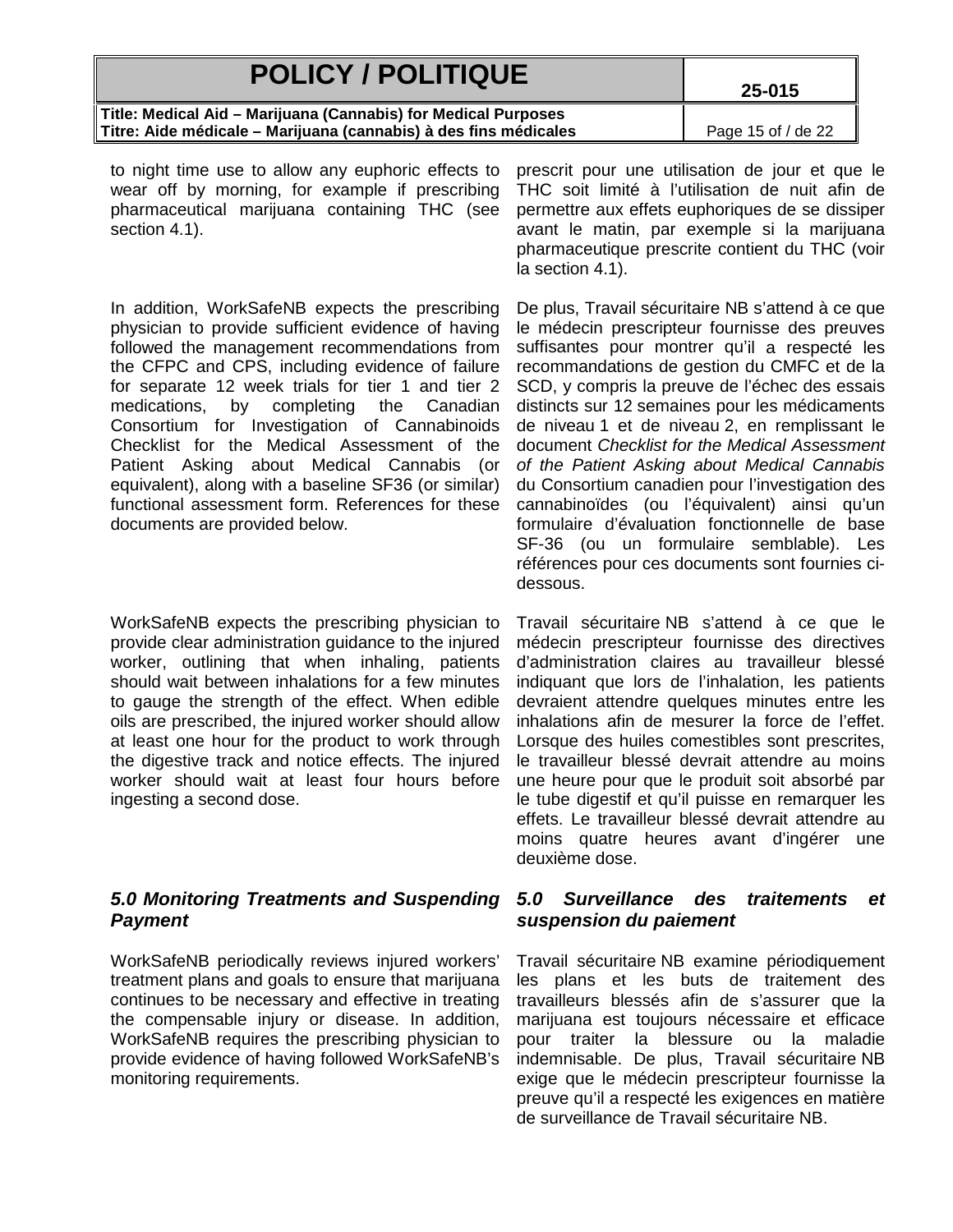| <b>POLICY / POLITIQUE</b>                                        | 25-015             |
|------------------------------------------------------------------|--------------------|
| Title: Medical Aid – Marijuana (Cannabis) for Medical Purposes   |                    |
| Titre: Aide médicale – Marijuana (cannabis) à des fins médicales | Page 16 of / de 22 |
|                                                                  |                    |

WorkSafeNB may suspend or discontinue payment for prescribed marijuana when, in its opinion, there is:

- No resulting improvement in symptoms; • n'améliore pas les symptômes;
- Evidence that clinically meaningful improvement in function has not been maintained;
- Harm or impediment to the worker's recovery, improvement in function, and/or return to work;
- 
- Evidence that the prescription is being used in a manner not intended by the prescriber; or
- Evidence that the prescription is being used in combination with continued unreduced use of opioids or benzodiazepines.

When treatment with marijuana begins, the physician must administer both:

- A treatment monitoring questionnaire, such as the "Canadian Consortium for Investigation of Cannabinoids Checklist for the Medical Assessment of the Patient Asking about Medical Cannabis"; and
- A functional questionnaire, such as the SF36. The goal of the questionnaire is to provide objective evaluation of whether the treatment is benefiting the injured worker. Marijuana may be demonstrated as benefiting the injured worker through a meaningful improvement in function.

Completion of these forms should be repeated every 12 weeks, and reviewed by a medical advisor, prior to renewal of prescription for marijuana. The medical advisor's review will include determining whether there is improvement or continued maintenance of improvement in function with the use of marijuana.

When treatment is for terminal/end of life care, functional improvement will not be measured or monitored.

Travail sécuritaire NB peut suspendre le paiement de la marijuana prescrite ou y mettre fin lorsqu'il est d'avis que celle-ci :

- 
- n'a pas permis de maintenir une amélioration cliniquement importante des fonctions;
- nuit ou fait obstacle au rétablissement, à l'amélioration des fonctions ou au retour au travail du travailleur;
- Serious side effects or other risks; • entraîne des effets secondaires graves ou d'autres risques;
	- n'est pas utilisée de la manière prévue par le médecin prescripteur;
	- est utilisée en combinaison avec une utilisation continue non réduite d'opiacés ou de benzodiazépines.

### *5.1 Monitoring Requirements 5.1 Exigences en matière de surveillance*

Lorsque le traitement par la marijuana débute, le médecin doit remplir :

- un questionnaire de suivi du traitement, comme le document *Checklist for the Medical Assessment of the Patient Asking about Medical Cannabis* du Consortium canadien pour l'investigation des cannabinoïdes;
- un questionnaire fonctionnel, comme le questionnaire SF-36. Le questionnaire vise à évaluer objectivement si le traitement est bénéfique pour le travailleur blessé. Il est possible de démontrer que la marijuana est bénéfique pour le travailleur blessé grâce à une amélioration importante des fonctions.

Ces formulaires devraient être remplis toutes les 12 semaines et être examinés par un médecinconseil avant le renouvellement de l'ordonnance de marijuana. L'examen du médecin-conseil devra permettre de déterminer s'il y a une amélioration ou un maintien soutenu de l'amélioration des fonctions avec l'utilisation de la marijuana.

Lorsqu'il s'agit d'un traitement lié à des soins palliatifs ou de fin de vie, l'amélioration des fonctions n'est pas mesurée ni surveillée.

Specific to injured workers receiving En ce qui concerne les travailleurs blessés qui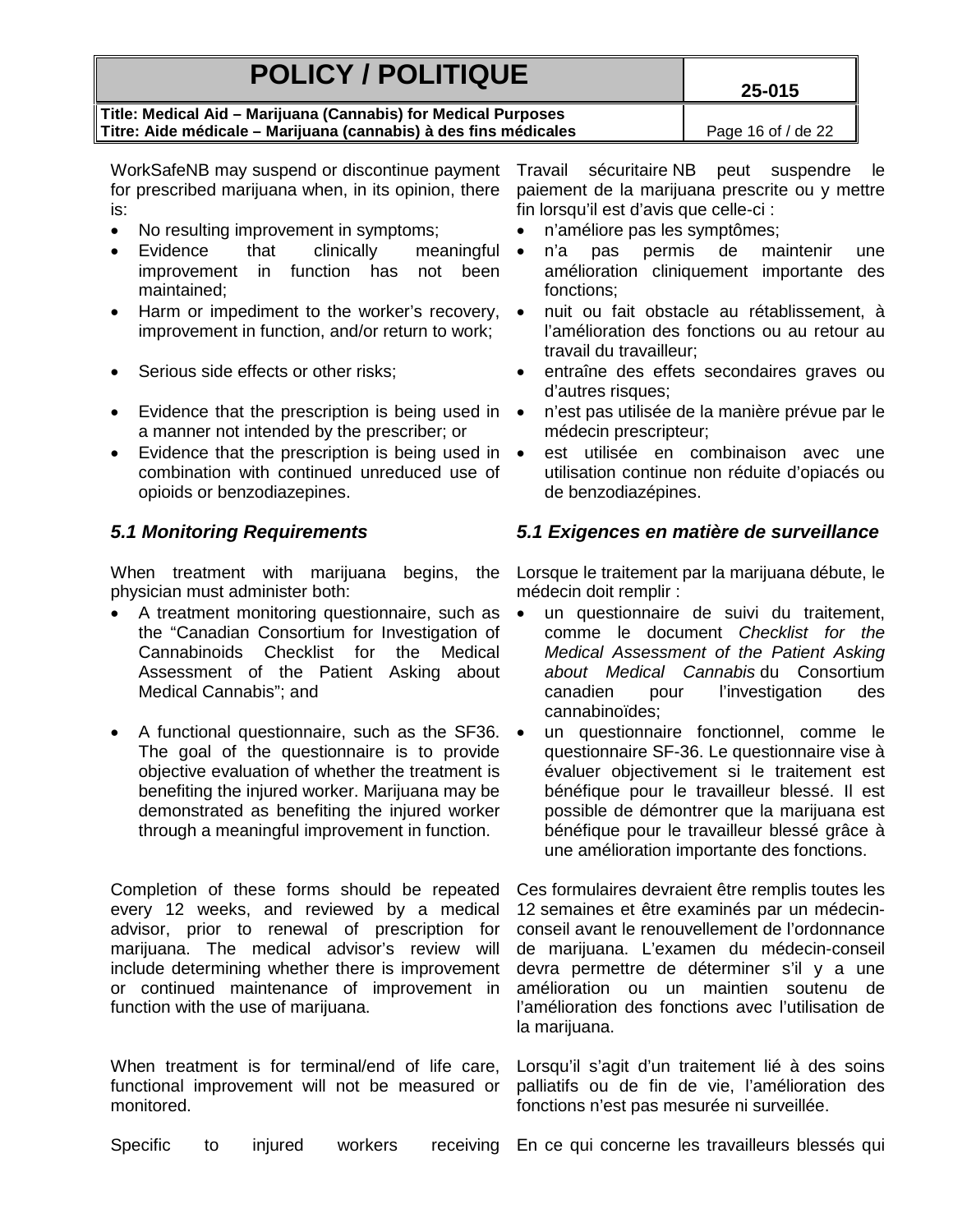**Title: Medical Aid – Marijuana (Cannabis) for Medical Purposes Titre: Aide médicale – Marijuana (cannabis) à des fins médicales** Page 17 of / de 22

pharmaceutical cannabinoids for traumatic psychological injuries (TPI) including posttraumatic stress disorder, an ongoing treatment program supervised by a psychologist, psychiatrist, or other health care professional specializing in TPI must be in place, as this is a high risk population. This includes review of the injured worker's needs. This ensures that if marijuana is prescribed, injured workers also follow up with their psychologist, psychiatrist, or mental health professional and regular screening for cannabis use disorders

reçoivent des cannabinoïdes pharmaceutiques pour traiter des blessures psychologiques traumatiques, y compris un trouble de stress post-traumatique, un programme de traitement continu supervisé par un psychologue, un psychiatre ou un autre professionnel de la santé qui se spécialise dans les blessures psychologiques traumatiques doit être en place étant donné qu'il s'agit d'une population à haut risque. Cela comprend un examen des besoins du travailleur blessé. Cette façon de faire permet de s'assurer que si la marijuana est prescrite, les travailleurs blessés effectuent également un suivi avec leur psychologue, leur psychiatre ou leur professionnel de la santé mentale et qu'ils subissent un dépistage périodique afin de déceler les troubles liés à l'utilisation du cannabis et la toxicomanie.

(CUD) and other substance abuse.

WorkSafeNB is committed to promoting the safe and effective use of marijuana to maximize recovery and return to work while minimizing the adverse effects of the medication. In addition to the controls and standards outlined in section 3.0 of this policy, WorkSafeNB has adopted the following controls, including:

- Monitoring medical documents for marijuana to detect potentially problematic patterns of prescribing;
- 
- Monitoring the effectiveness of the treatment, type of marijuana , and concentration and the dosage of the marijuana;
- Advising prescription of marijuana that is high in CBD and low in THC; and
- Only authorizing payment for marijuana for a compensable injury or disease.

WorkSafeNB recognizes that it is a criminal offence under the *Controlled Drugs and Substances Act* to unlawfully give, sell, administer, or lend marijuana to anyone or to falsely attempt to obtain marijuana. WorkSafeNB reserves the right to investigate any

### *5.2 Illegal Use of Marijuana 5.2 Utilisation illégale de la marijuana*

Travail sécuritaire NB s'engage à promouvoir une utilisation sécuritaire et efficace de la marijuana afin de maximiser le rétablissement et le retour au travail tout en minimisant les effets indésirables des médicaments. En plus des mesures de contrôle et des normes décrites à la section 3.0 de la présente politique. Travail sécuritaire NB a adopté les mesures de contrôle suivantes :

- surveiller les documents médicaux liés à la marijuana afin de déceler les habitudes de prescription qui peuvent s'avérer problématiques;
- Monitoring ordering history and products; • surveiller l'historique des commandes et des produits;
	- surveiller l'efficacité du traitement, le type de marijuana ainsi que la concentration et la posologie de la marijuana;
	- recommander la prescription de marijuana riche en CBD et faible en THC;
	- n'autoriser le paiement de la marijuana que pour traiter une blessure ou une maladie indemnisable.

Travail sécuritaire NB reconnaît que le fait de donner, de vendre, d'administrer ou de prêter illégalement de la marijuana à quelqu'un ou d'essayer d'en obtenir de manière frauduleuse constitue une infraction criminelle en vertu de la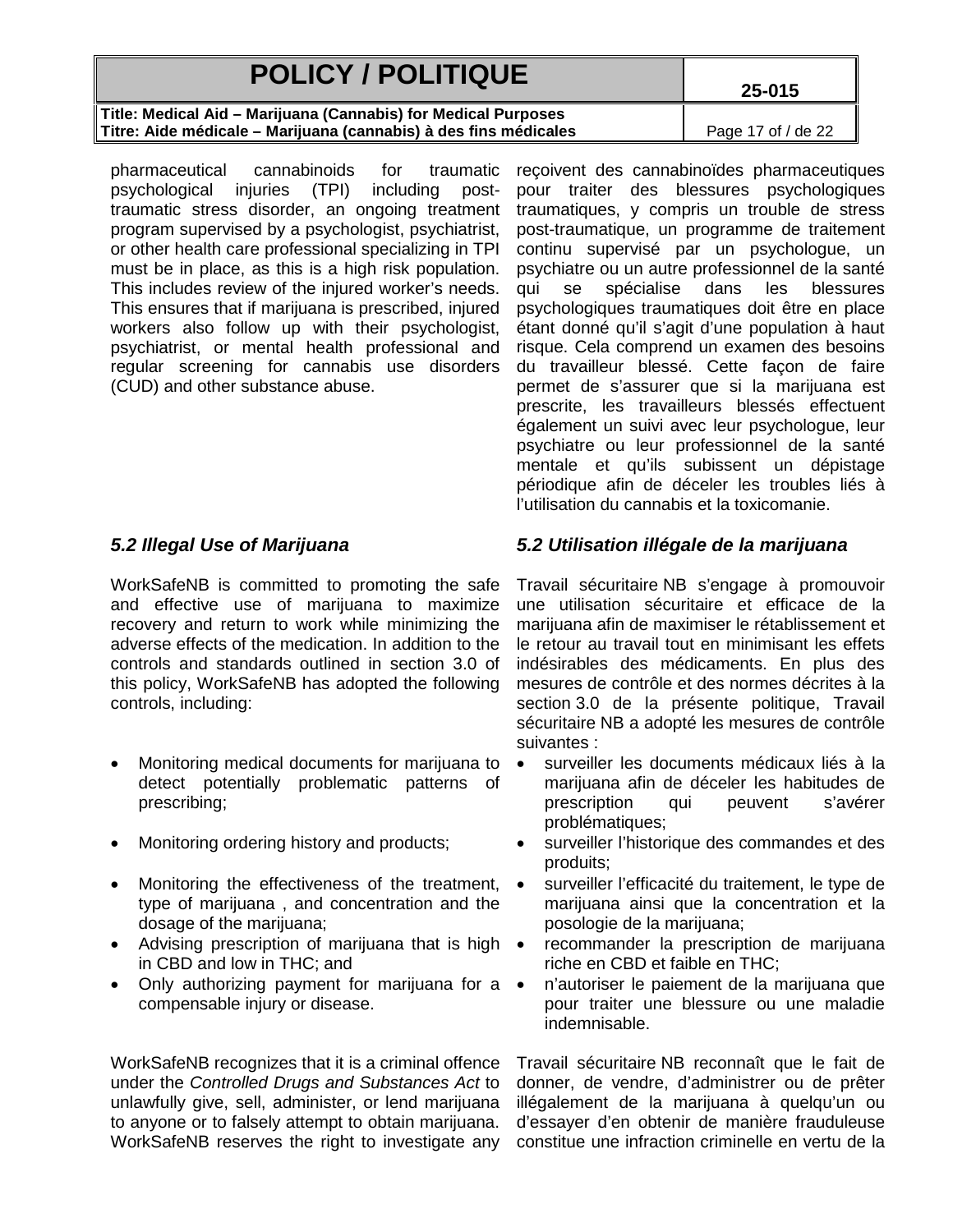| <b>POLICY / POLITIQUE</b> | 25-015 |
|---------------------------|--------|
|---------------------------|--------|

| Title: Medical Aid - Marijuana (Cannabis) for Medical Purposes   |                    |
|------------------------------------------------------------------|--------------------|
| Titre: Aide médicale – Marijuana (cannabis) à des fins médicales | Page 18 of / de 22 |

injured worker if there is any suspicion of misuse. Investigations will be overseen by a WorkSafeNB investigator. Further information can be found in Policy 46-300 Protecting the Integrity of The System.

If there are reasonable grounds to suspect that the use of marijuana is contrary to the *Controlled Drugs and Substances Act*, WorkSafeNB is obligated to notify the appropriate authorities.

*Access to Cannabis for Medical Purposes Regulations* provides the injured worker with further information on the possession limits for marijuana.

### *5.3 Dependency 5.3 Dépendance*

Even when administered properly, the use of marijuana for medical purposes can lead to dependence.

When there is reasonable evidence that dependence has resulted from the treatment of a compensable injury or disease, WorkSafeNB pays for the costs of the drug elimination program.

When WorkSafeNB determines that a drug elimination program is appropriate due to marijuana dependency, the goal of the program is to discontinue use of marijuana. The program may involve a period of tapering, a referral to a specialist, and/or multidisciplinary drug elimination program.

If the worker refuses to participate in a WorkSafeNB-approved drug elimination program without a reasonable explanation, payment for marijuana ceases.

*Loi réglementant certaines drogues et autres substances*. Il se réserve le droit de mener une enquête sur tout travailleur blessé s'il soupçonne une mauvaise utilisation. Un enquêteur de Travail sécuritaire NB supervisera les enquêtes. Vous trouverez de plus amples renseignements dans la Politique 46-300 – Protection de l'intégrité du régime.

S'il existe des motifs raisonnables de soupçonner que l'utilisation de la marijuana est contraire à la *Loi réglementant certaines drogues et autres substances*, Travail sécuritaire NB est obligé d'aviser les autorités appropriées.

Le *Règlement sur l'accès au cannabis à des fins médicales* fournit au travailleur blessé de plus amples renseignements sur les limites de possession de marijuana.

Même lorsqu'elle est bien administrée, la marijuana à des fins médicales peut entraîner une dépendance.

Lorsqu'il existe des preuves raisonnables indiquant que la dépendance découle du traitement d'une blessure ou d'une maladie indemnisable, Travail sécuritaire NB paie les coûts du programme d'élimination de la drogue.

Si Travail sécuritaire NB détermine qu'un programme d'élimination de la drogue est approprié en raison d'une dépendance à la marijuana, le but du programme sera de cesser l'utilisation de la marijuana. Le programme peut comprendre une période de diminution progressive, le renvoi à un spécialiste ou un programme multidisciplinaire d'élimination de la drogue.

Si le travailleur refuse de participer à un programme d'élimination de la drogue approuvé par Travail sécuritaire NB sans donner d'explications raisonnables, ce dernier cesse le paiement de la marijuana.

# **LEGAL AUTHORITY FONDEMENT JURIDIQUE**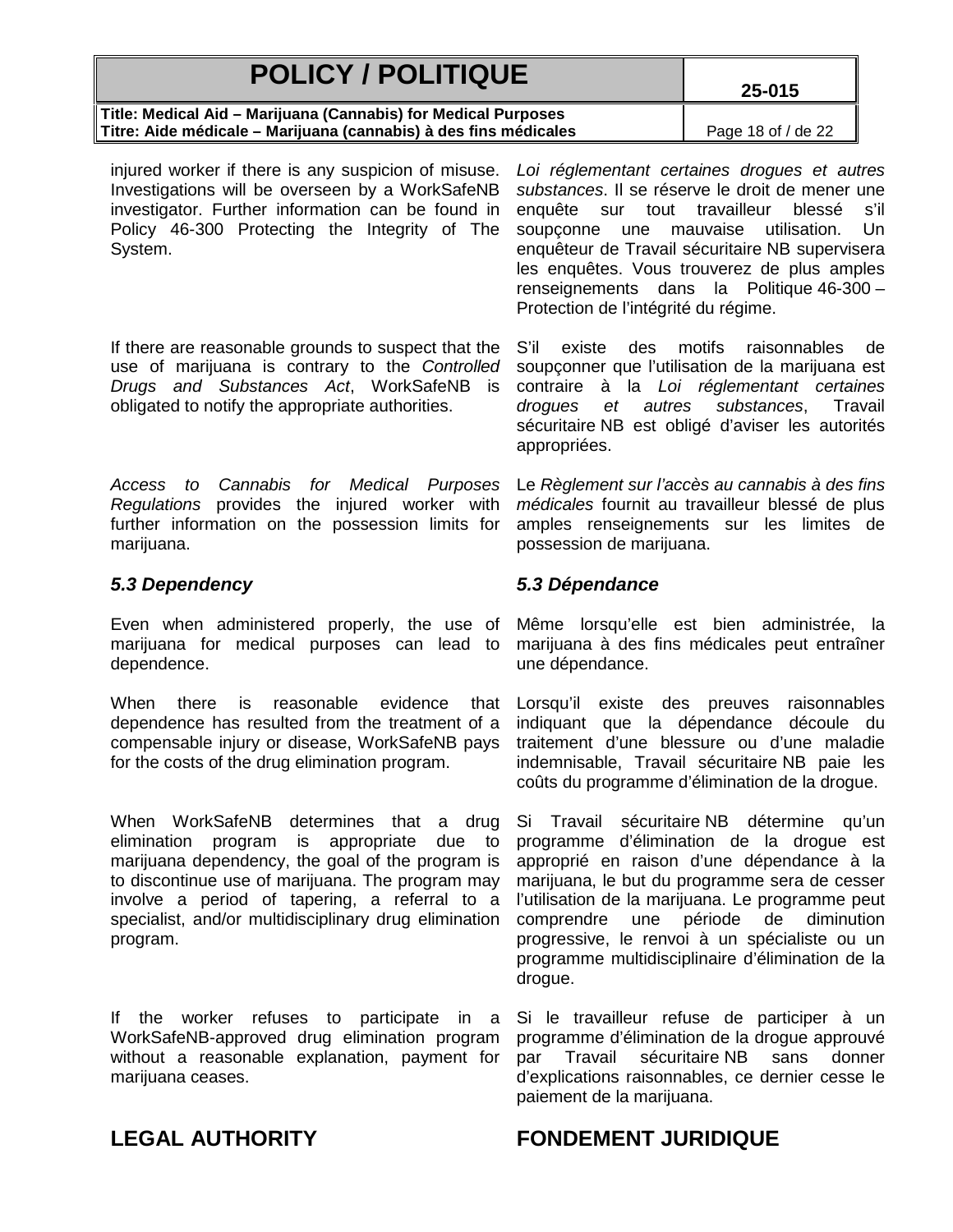| Title: Medical Aid – Marijuana (Cannabis) for Medical Purposes   |                    |
|------------------------------------------------------------------|--------------------|
| Titre: Aide médicale – Marijuana (cannabis) à des fins médicales | Page 19 of / de 22 |

### *Workplace Health, Safety and Compensation Commission and Workers' Compensation Appeals Tribunal Act*

(*b*) apply a policy approved by the Commission that is applicable in the case, to the extent that the policy is not inconsistent with this Act, the *Workers' Compensation Act*, the *Firefighters' Compensation Act* or the *Occupational Health and Safety Act*.

**31**(1) The Commission has jurisdiction to inquire into, hear and determine all matters and questions of fact and law necessary to be determined in connection with compensation payments under this Part and the administration thereof, and the collection and management of the funds therefore; but no decision or ruling of the Commission is binding upon it as a precedent for any other decision or ruling, and each case shall be decided upon its own merits.

**40**(2) When, in the opinion of the Commission, it will conserve the Accident Fund to provide a special surgical operation or other special medical treatment for a worker, the expense of such operation or treatment may be paid out of the Accident Fund.

**41**(1) A worker entitled to compensation under this Part, or who would have been so entitled had he been disabled for one day shall be entitled to such medical aid as is necessary as a result of the accident.

**41**(2) In the industries within the scope of this Part, such medical aid shall be furnished or arranged for by the Commission, as it may direct or approve, and shall be paid for by the Commission out of the Accident Fund, and the necessary amount shall be l'approuve, et doit être payée par la Commission

### **Legislation Législation**

*Loi sur la Commission de la santé, de la sécurité et de l'indemnisation des accidents au travail et le Tribunal d'appel des accidents au travail*

**21**(9) In an appeal, the Appeals Tribunal shall **21**(9) Dans le cadre d'un appel, le Tribunal d'appel :

> *b*) est lié par les politiques qu'a approuvées la Commission et qui sont applicables en l'espèce, dans la mesure où elles ne sont pas incompatibles avec la présente loi, la *Loi sur les accidents du travail*, la *Loi sur l'indemnisation des pompiers* et la *Loi sur l'hygiène et la sécurité au travail*;

*Workers' Compensation Act Loi sur les accidents du travail* **1** – Définition d'« aide médicale »

> **31**(1) La Commission a compétence pour instruire, entendre et juger toutes les affaires et les questions de fait et de droit qu'il est nécessaire de juger au sujet des paiements d'indemnités en application de la présente Partie et de l'administration de ces paiements, et au sujet de la perception et la gestion des fonds à cette fin; mais aucune décision ou ordonnance de la Commission ne constitue un précédent liant la Commission pour toute autre décision ou ordonnance, et chaque affaire doit être jugée au fond.

> **40**(2) Lorsque, de l'avis de la Commission, il est à l'avantage de la caisse des accidents d'assurer une opération chirurgicale spéciale ou autre traitement médical spécial à un travailleur, les frais de cette opération ou de ce traitement peuvent être payés sur la caisse des accidents.

> **41**(1) Le travailleur qui a droit à une indemnité en application de la présente Partie, ou qui y aurait eu droit s'il avait eu une incapacité d'un jour, a droit à l'aide médicale nécessaire du fait de l'accident.

> **41**(2) Dans les industries entrant dans le champ d'application de la présente Partie, cette aide médicale doit être fournie ou pourvue par la Commission, comme elle l'ordonne ou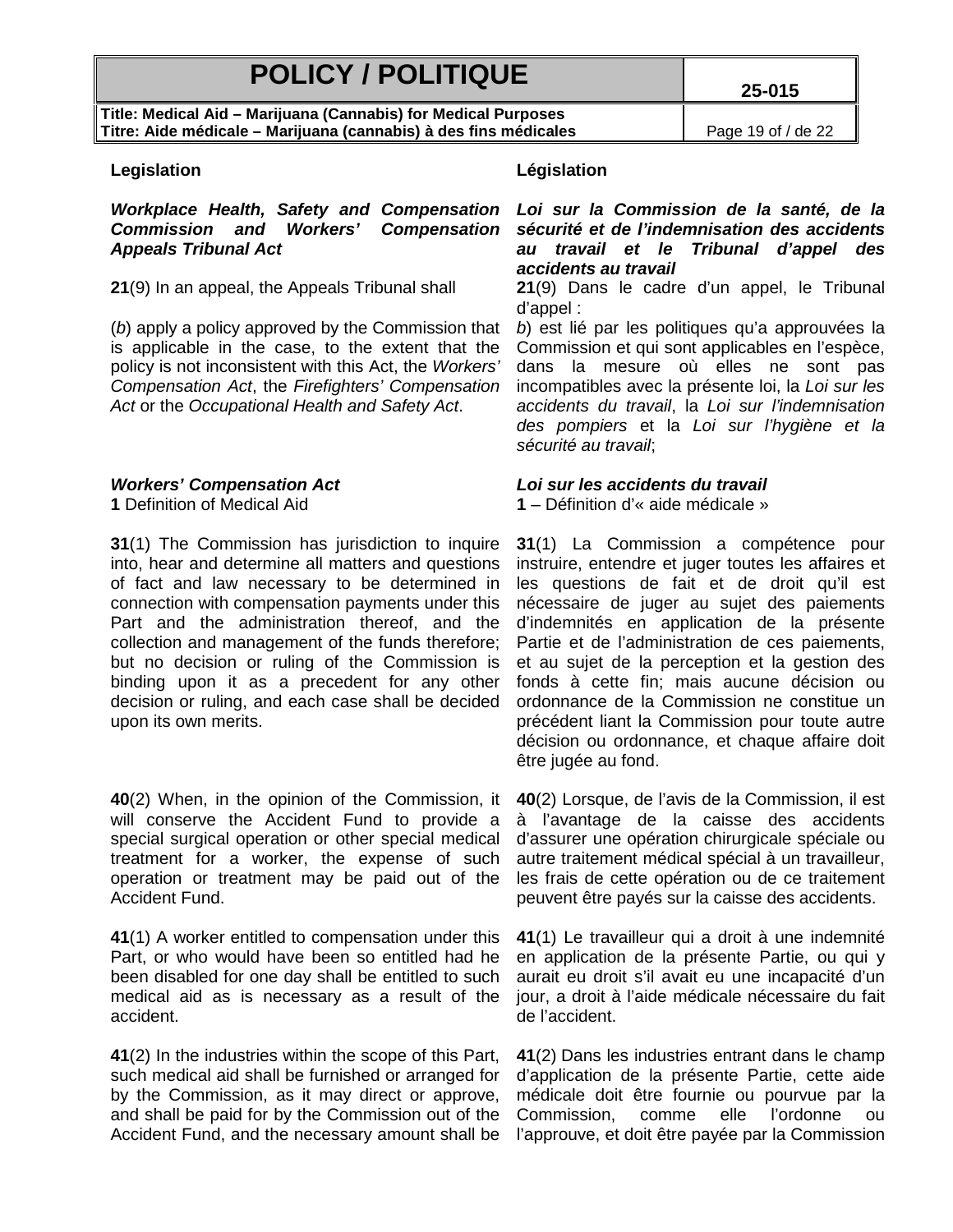| <b>POLICY / POLITIQUE</b>                                         | 25-015             |
|-------------------------------------------------------------------|--------------------|
| Title: Medical Aid – Marijuana (Cannabis) for Medical Purposes    |                    |
| ∥Titre: Aide médicale – Marijuana (cannabis) à des fins médicales | Page 20 of / de 22 |

included in the assessments levied upon the employers.

**41**(3) All questions as to the necessity, character and sufficiency of any medical aid furnished or to be furnished shall be determined by the Commission.

**41**(4) The fees or charges for such medical aid shall not be more than would be properly or reasonably charged to the worker if he were himself paying the bill, and except in the case of an employer individually liable and himself furnishing the medical aid, the amount thereof shall be fixed and determined by the Commission and no action for any amount larger than that fixed by the Commission lies in respect of any medical aid herein provided for; and no action for the recovery of fees or charges for such medical aid may be brought against the Commission unless application for payment thereof is made in writing to the Commission within ninety days after such medical aid has been completely rendered.

**41**(12) A worker who claims compensation, or to whom compensation is payable under this Act, shall, where requested by the Commission, present himself for examination by a medical consultant or consultants chosen and paid by the Commission.

**41**(15) If a worker does not submit himself for examination when required to do so by the Commission as provided by subsection (12) or in any way obstructs such examination, his right to compensation or if he is in receipt of weekly or other periodical payment his right to it, shall be suspended until such examination has taken place.

**41**(16) The Commission may also in its discretion diminish the compensation to which a worker is entitled or suspend payment thereof whenever the worker persists in dangerous and unsanitary practices imperilling or retarding his cure, or

sur la caisse des accidents, et le montant nécessaire doit être inclus dans les cotisations exigées des employeurs.

**41**(3) Toutes les questions relatives à la nécessité, la nature et la suffisance de toute aide médicale fournie ou à fournir doivent être réglées par la Commission.

**41**(4) Les honoraires ou frais réclamés pour une telle aide médicale ne doivent pas être supérieurs à ce qui serait convenablement ou raisonnablement facturé au travailleur s'il payait lui-même la facture, et sauf dans le cas d'un employeur personnellement responsable et fournissant lui-même l'aide médicale, le montant en est fixé et déterminé par la Commission et aucun recours pour un montant supérieur à celui qui a été fixé par la Commission n'est recevable pour toute aide médicale prévue par les présentes dispositions; et aucun recours pour le recouvrement des honoraires ou frais réclamés pour une telle aide médicale ne peut être intenté contre la Commission à moins qu'une demande de paiement y afférente ne soit faite par écrit à la Commission dans les quatre-vingt-dix jours après que cette aide médicale a été entièrement fournie.

**41**(12) Le travailleur qui réclame une indemnité ou à qui une indemnisation est payable en vertu de la présente loi, à la demande de la Commission, se soumet en personne à l'examen d'un ou des médecins consultants choisis et payés par la Commission.

**41**(15) Si un travailleur ne se soumet pas à l'examen lorsqu'il en est requis par la Commission, de la manière prévue au paragraphe 12 ou s'oppose de quelque façon que ce soit à l'examen, son droit à réparation ou, s'il reçoit un paiement hebdomadaire ou autre, son droit à ce paiement est suspendu jusqu'à ce que cet examen ait eu lieu.

**41**(16) La Commission peut aussi à sa discrétion diminuer l'indemnité à laquelle un travailleur a droit ou en suspendre son paiement chaque fois que le travailleur persiste dans des pratiques dangereuses et malsaines qui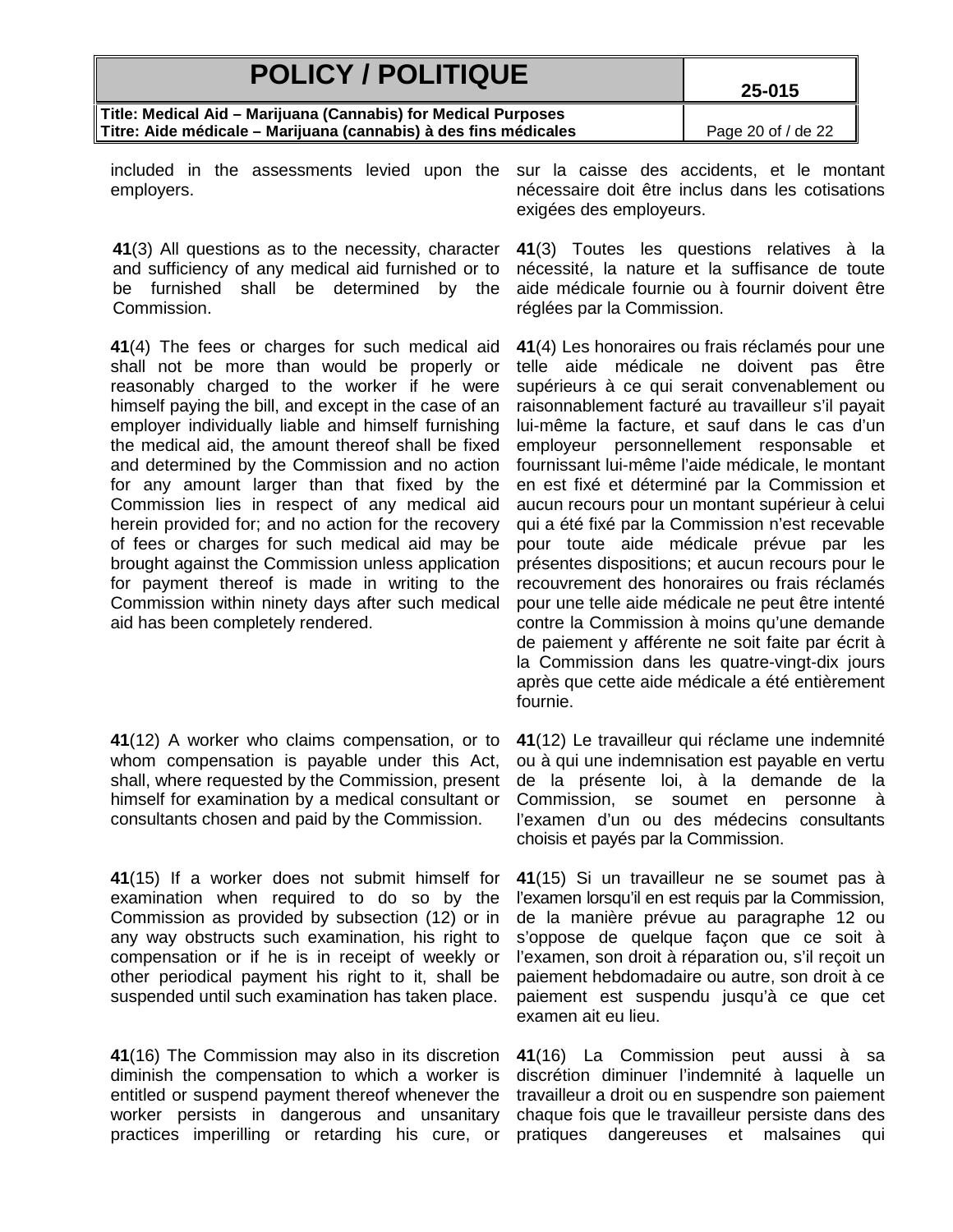| <b>POLICY / POLITIQUE</b>                                                                                                          |                            | 25-015                                                                                                                                                                                      |  |
|------------------------------------------------------------------------------------------------------------------------------------|----------------------------|---------------------------------------------------------------------------------------------------------------------------------------------------------------------------------------------|--|
| Title: Medical Aid – Marijuana (Cannabis) for Medical Purposes<br>Titre: Aide médicale – Marijuana (cannabis) à des fins médicales |                            | Page 21 of / de 22                                                                                                                                                                          |  |
| whenever he refuses to submit to such medical<br>treatment and surgical aid as the Commission may<br>deem necessary for his cure.  | nécessaires à sa guérison. | compromettent ou retardent sa guérison, ou<br>chaque fois qu'il refuse de se soumettre au<br>traitement médical et à l'intervention chirurgicale<br>que la Commission, le cas échéant, juge |  |
| <b>Controlled Drug and Substance Act</b>                                                                                           | substances                 | Loi réglementant certaines drogues et autres                                                                                                                                                |  |

*Access to Cannabis for Medical Purposes Regulations*

College of Family Physicians of Canada Authorizing Dried Cannabis for Chronic Pain or Anxiety: Preliminary Guidance from the College of Family Physicians of Canada. Mississauga, ON: College of Family Physicians of Canada; 2014.

Moulin DE, Boulanger A, Clark AJ, Clarke H, Dao T, Finley GA, Furlan A, Gilron I, Gordon A, Morley-Forster PK, Sessle BJ. Pharmacological management of chronic neuropathic pain: revised consensus statement from the Canadian Pain Society. Pain Research and Management. 2014;19(6):328-35.

The Canadian Consortium for Investigation of Cannabinoids Checklist for the Medical Assessment of the Patient Asking about Medical Cannabis (initial medical assessment; and follow up)

**Policy-related Documents**<br> **Policy 25-001 Medical Aid - Principles**<br> **Politique 25-001 – Aide médicale** 

Policy 46-300 Protecting the Integrity of the System Politique 46-300 – Protection de l'intégrité du

*Règlement sur l'accès au cannabis à des fins médicales*

## **REFERENCES RÉFÉRENCES**

COLLÈGE DES MÉDECINS DE FAMILLE DU CANADA. *Autorisation de cannabis séché pour le traitement de la douleur chronique ou de l'anxiété : Orientation préliminaire du Collège des médecins de famille du Canada*. Mississauga ON : Collège des médecins de famille du Canada; 2014.

MOULIN, D. E., A. Boulanger, A. J. Clark, H. Clarke, T. Dao, G. A. Finley, A. Furlan, I. Gilron, A. Gordon, P. K. Morley-Forster et B. J. Sessle. « Pharmacological management of chronic neuropathic pain: revised consensus statement from the Canadian Pain Society ». *Pain Research and Management*, 2014; 19(6) : pages 328 à 335.

*Checklist for the Medical Assessment of the Patient Asking about Medical Cannabis* (évaluation médicale initiale et suivi) du Consortium canadien pour l'investigation des cannabinoïdes

The Short Form (SF36) Health Survey *The Short Form (SF36) Health Survey* (questionnaire abrégé en 36 points sur l'état de santé)

Politique 25-001 – Aide médicale – Principes Policy 25-012 Medical Aid - Opioids Politique 25-012 – Aide médicale – Opiacés Policy 25-014 Medical Aid Decisions Politique 25-014 – Décisions relatives à l'aide médicale

# **RESCINDS RÉVOCATION**

régime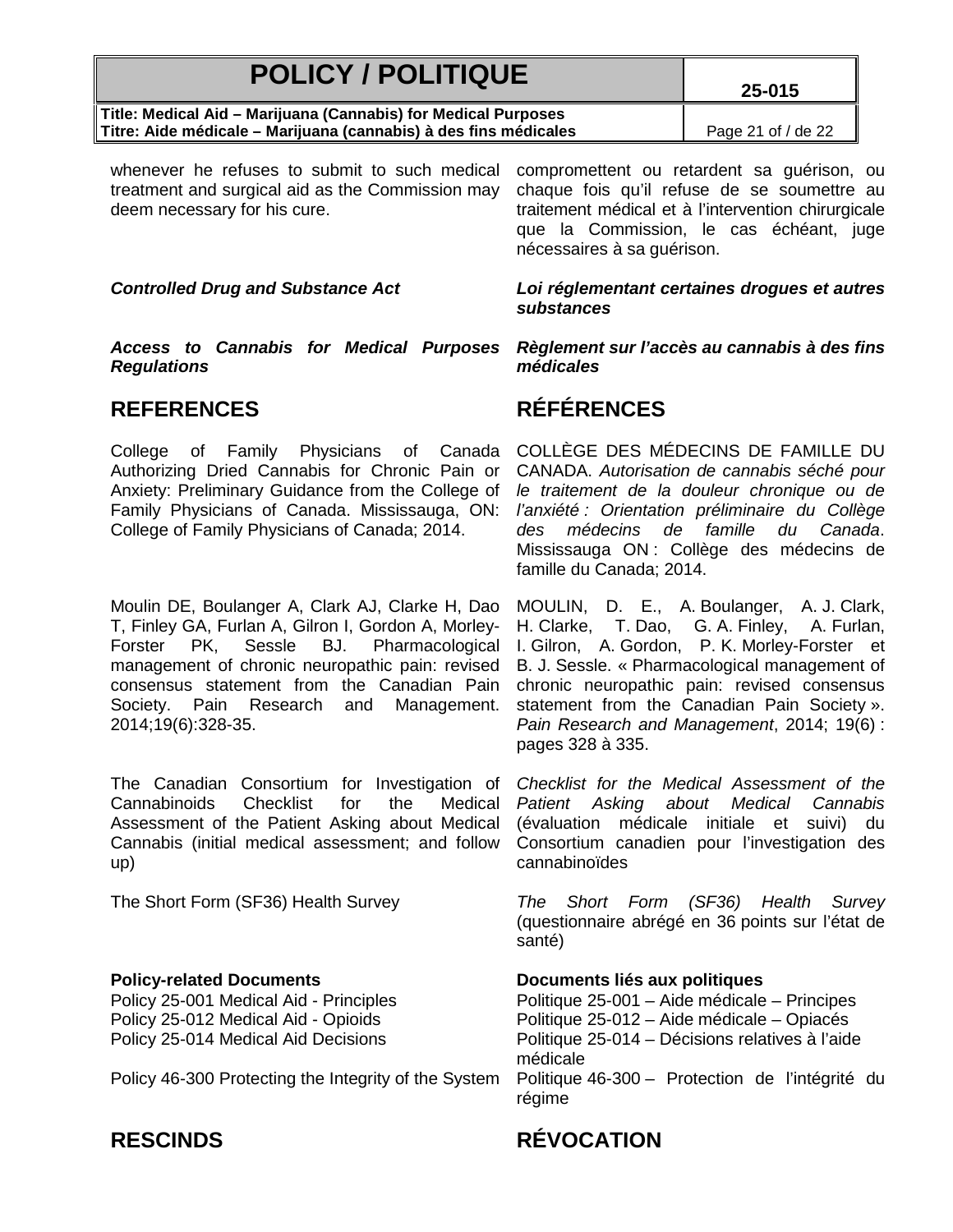**Title: Medical Aid – Marijuana (Cannabis) for Medical Purposes Titre: Aide médicale – Marijuana (cannabis) à des fins médicales** Page 22 of / de 22

## **APPENDICES ANNEXES**

Appendix A – Summary of College of Family Physicians of Canada recommendations (2014)

1. This document is release 001 and is the original release.

24 months 24 months 22 mois

**00/00/0000 00/00/0000**

N/A Sans objet

Annexe A – Résumé des recommandations du Collège des médecins de famille du Canada (2014)

## **HISTORY HISTORIQUE**

1. Ce document est la diffusion 001 et est la version initiale.

# **RELEASE CRITERIA CRITÈRES DE DIFFUSION**

Available for public release. The state of the state of the state of the state of the state of the state of the state of the state of the state of the state of the state of the state of the state of the state of the state

# **REVISION RÉVISION**

# **APPROVAL DATE DATE D'APPROBATION**